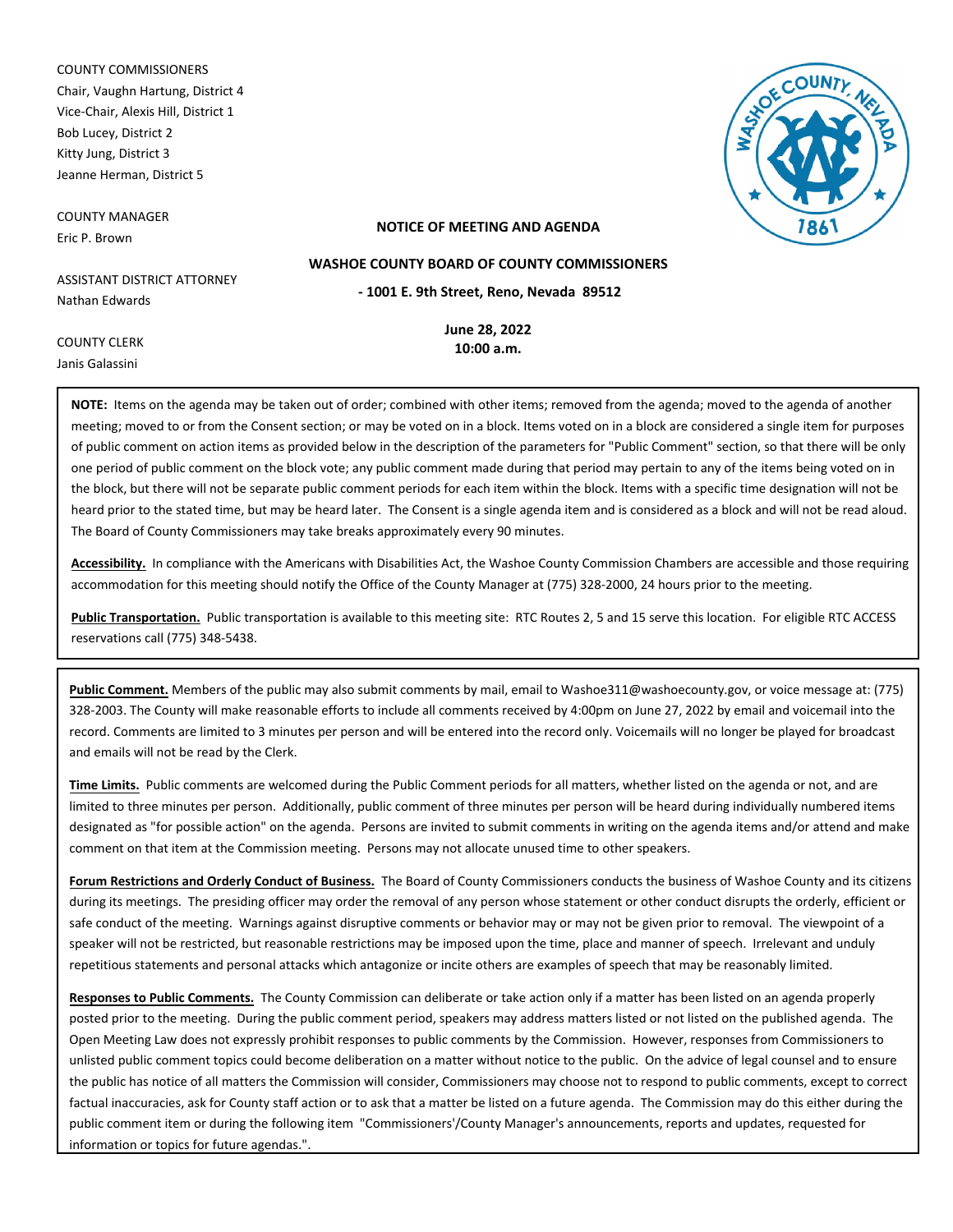Board of County Commissioners Meeting - June 28, 2022

Pursuant to NRS 241.020, the Agenda for the Board of County Commissioners has been posted at the following locations: Washoe County Administration Building (1001 E. 9th Street, Bldg. A), Washoe County Courthouse-Second Judicial District Court (75 Court Street), Reno City Hall - Clerk's Office (1 E. 1st Street); Sparks Justice Court (1675 East Prater Way); www.washoecounty.gov/bcc/board\_committees/ and https://notice.nv.gov.

Although no longer required under NRS 241.020, the agenda has been physically posted at the following locations: Washoe County Courthouse-Second Judicial District Court (75 Court Street), Reno City Hall - Clerk's Office (1 E. 1st Street), Sparks Justice Court (1675 East Prater Way).

Support documentation for the items on the agenda, provided to the Washoe County Board of Commissioners is available to members of the public at the County Manager's Office (1001 E. 9th Street, Bldg. A, 2nd Floor, Reno, Nevada) Erick Willrich, Assistant to the County Manager, (775) 328-2000 and on Washoe County's website www.washoecounty.gov/bcc <http://www.washoecounty.gov/bcc>

## **10:00 a.m.**

- 1. Salute to the flag.
- 2. Roll call.
- 3. Public Comment. Comment heard under this item will be limited to three minutes per person and may pertain to matters both on and off the Commission agenda. The Commission will also hear public comment during individual action items, with comment limited to three minutes per person. Comments are to be made to the Commission as a whole.
- 4. Commissioners'/County Manager's announcements, reports and updates to include boards and commissions updates, requests for information or topics for future agendas. (No discussion among Commissioners will take place on this item.)
- Presentation from Julie Regan, Tahoe Regional Planning Agency (TRPA) and Dr. Gregory Miller, Center for Responsible Travel on TRPA's Regional Transportation Program and ongoing discussion with private and public agencies regarding Regional Transit in the Tahoe Basin. Manager's Office. (All Commission Districts.) FOR DISCUSSION ONLY 5.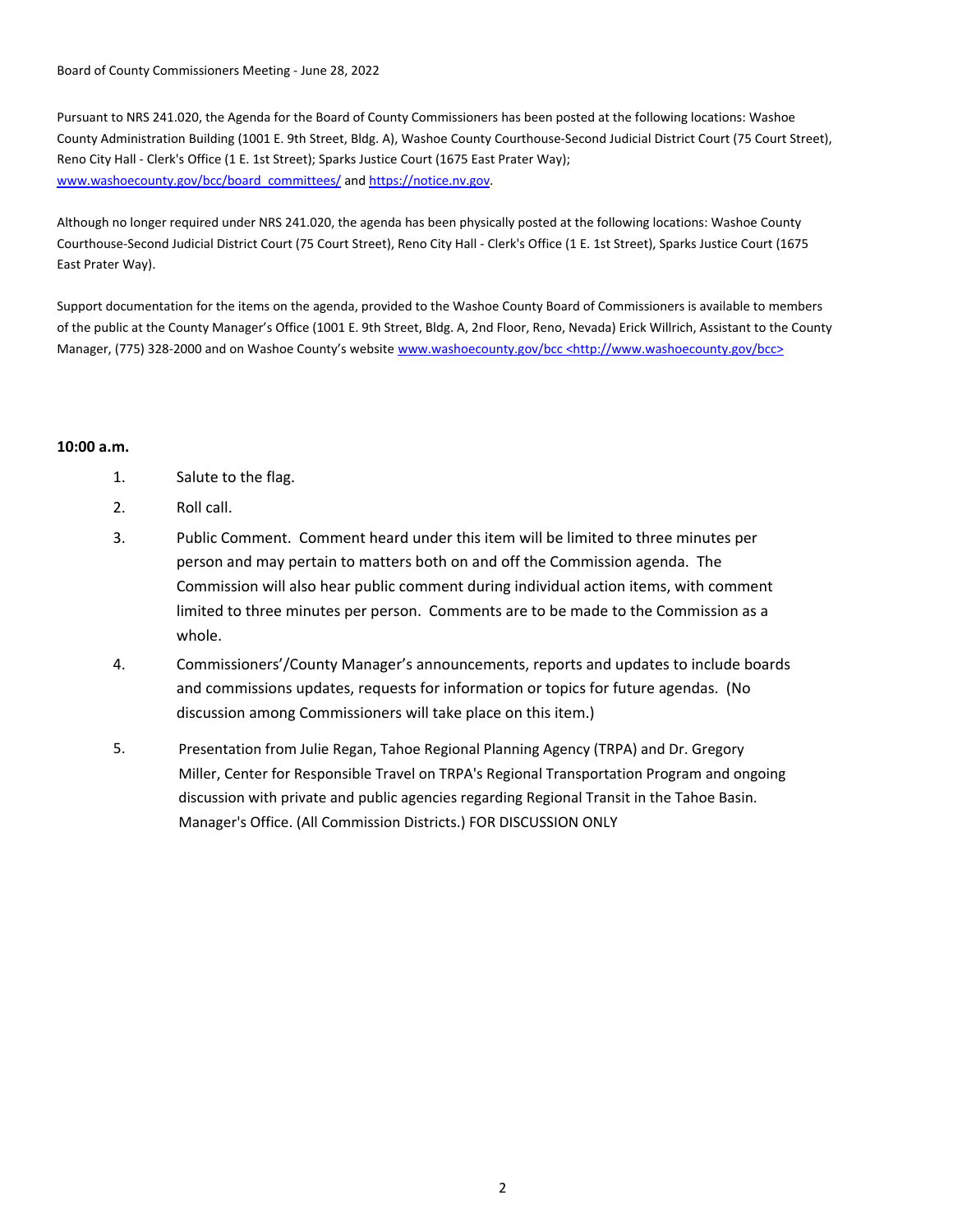# **6. Donations. (FOR POSSIBLE ACTION)**

Recommendation to: (1) acknowledge various items donated totaling an estimated market value of [\$12,541.00]; and (2) accept donations to the Human Services Agency - Senior Services Fund to support operations of the Washoe County Senior Centers in the amount of [\$207.55] retroactive for the period March 26, 2022 through May 31, 2022; and direct the Comptroller to make the necessary budget amendments. Human Services Agency. (All Commission Districts). FOR POSSIBLE ACTION 6.A.1.

*Attachments:* [BCC 06-28-22 TMP6321 Accept Senior Donations \[\\$207.55\]](http://washoe-nv.legistar.com/gateway.aspx?M=F&ID=977f7f3d-fb84-4e18-80be-d0a5244872c3.docx)

Recommendation to accept a donation from Temple Sinai to Washoe County Human Services Homelessness Fund in the amount of [\$175.00] retroactive to December 7, 2021; and direct the Comptroller's Office to make the necessary budget amendments. Human Services Agency. (All Commission Districts). FOR POSSIBLE ACTION 6.A.2.

*Attachments:* [BCC 06-28-22 TMP6333 Accept OurPlace Donations \[\\$175.00\]](http://washoe-nv.legistar.com/gateway.aspx?M=F&ID=e00a3e42-96ba-4ad7-8ad5-0fb33a47fd01.docx)

# **7. Consent Items. (FOR POSSIBLE ACTION)**

Approval of minutes for the Board of County Commissioners' regular meeting of May 24, 2022. Clerk. (All Commission Districts.) FOR POSSIBLE ACTION 7.A.1.

*Attachments:* [2022-05-24 W](http://washoe-nv.legistar.com/gateway.aspx?M=F&ID=884b7a29-9633-4bdc-8c95-7b449a57dac2.pdf)

Recommendation to acknowledge receipt of annual report of projected expenditures for the Account for the Acquisition and Improvement of Technology in the Office of the County Assessor for FY 2022/2023. Assessor. (All Commission Districts.) FOR POSSIBLE ACTION 7.B.1.

*Attachments:* [BCC 6/28/22 - Assessor - Staff Report 2022/2023 FY Tech Fund](http://washoe-nv.legistar.com/gateway.aspx?M=F&ID=6565eb1e-f29c-4cc8-8aca-f04b085bde87.docx)

Recommendation to 1) approve roll change requests, pursuant to NRS 361.765 and/or NRS 361.768, for errors discovered on the 2019/2020, 2020/2021 and 2021/2022 secured and unsecured tax rolls 2) authorize Chair to execute the changes described in Exhibits A and B and 3) direct the Washoe County Treasurer to correct the error(s). [cumulative amount of decrease to all taxing entities \$14,327.42]. Assessor. (All Commission Districts.) FOR POSSIBLE ACTION 7.B.2.

> [BCC 6/28/22 - Assessor - Staff Report Roll Change Requests](http://washoe-nv.legistar.com/gateway.aspx?M=F&ID=9c35dd21-266e-4e5d-b601-785924570693.docx) [BCC 6/28/22 - Assessor - Exhibit A](http://washoe-nv.legistar.com/gateway.aspx?M=F&ID=f4ff3450-89fb-4411-8481-415fcc8dc2f0.pdf) [BCC 6/28/22 - Assessor - Exhibit B](http://washoe-nv.legistar.com/gateway.aspx?M=F&ID=df3dd871-c56a-47c8-a8fc-293748eca01a.pdf) *Attachments:*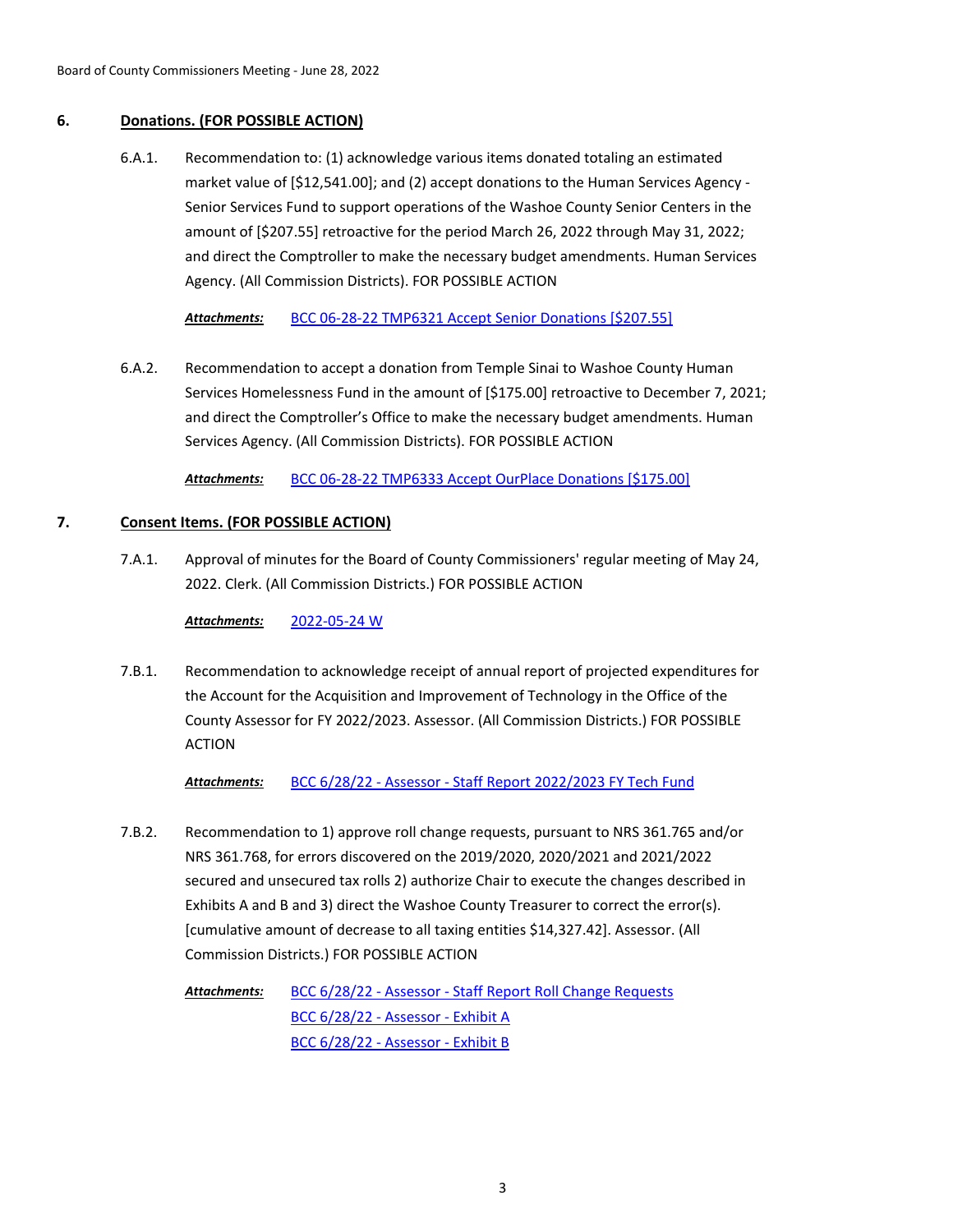Recommendation to accept grant funding [\$22,514.97 with no County match] for Fiscal Year 2022 from the USDA Forest Service, received under the Secure Rural Schools and Community Self-Determination Act of 2000 (SRS Act) for the benefit of public schools and roads within Washoe County and direct the Comptroller's Office to make the necessary budget adjustments. Community Services. (All Commission Districts.) FOR POSSIBLE ACTION 7.C.1.

*Attachments:* [BCC 06-28-22 - Staff Report - Schools & Roads Grants](http://washoe-nv.legistar.com/gateway.aspx?M=F&ID=516f5ca9-69f9-45f6-ae2b-d4c98e4b1575.doc)

- Recommendation to adopt three resolutions accepting real property for use as public streets, which pertain to portions of the plats as listed below totaling 13.99 acres and 1.79 linear miles; and if approved, direct the Clerk's Office to record the resolutions to accept: (R22-75) A portion of the Official Plat of Blackstone Estates Unit 1, Tract Map 5327, recorded on May 24, 2019, as document number 4913462, being: Uxbridge Drive and a portion of Slater Mill Drive, Millville Drive, Chestnut Vine Drive, and Calle De La Plata; Assessor's Parcel Numbers (APNs) 534-713-08 & 534-723-07; approximately 3.49 acres and 0.58 linear miles; and, (R22-76) A portion of the Official Plat of Eagle Canyon Ranch - Unit 8, Subdivision Tract Map 5410, recorded on February 19, 2021, as document number 5143617, being Arc Dome Court and a portion of Iron King Drive; APNs 532-333-12 and 532-351-22; approximately 1.39 acres and 0.22 linear miles; and,(R22-77) A portion of APN 066-030-65, offered for dedication under recorded document number 5307202, being a portion of County Route 34; approximately 9.10 acres and 1.00 linear miles. Community Services. (Commission Districts 4 & 5.) FOR POSSIBLE ACTION 7.C.2.
	- [BCC 06-28-22 Staff Report to Accept Streets](http://washoe-nv.legistar.com/gateway.aspx?M=F&ID=f994742e-84e1-4539-8cc0-c8f7ae9711fb.docx) [BCC 06-28-22 - Reso - Blackstone Estates Unit 1](http://washoe-nv.legistar.com/gateway.aspx?M=F&ID=7c450fcc-b6da-44b9-86e7-4f4823fdd9b7.pdf) [BCC 06-28-22 -Reso - Eagle Canyon Ranch Unit 8](http://washoe-nv.legistar.com/gateway.aspx?M=F&ID=135d7e91-2ae1-4f10-bee9-6a0e718b16da.pdf) [BCC 06-28-22 -Reso - County Route 34](http://washoe-nv.legistar.com/gateway.aspx?M=F&ID=bd6b6d85-28eb-4c66-b03b-3db92434ee90.pdf) *Attachments:*
- Recommendation to approve an Agreement for Professional Services between Washoe County and Tahoe Resource Conservation District (TRCD), effective July 1, 2022 through June 30, 2025, to allow TRCD to collect, analyze, and report the necessary data to satisfy the objectives and requirements for Stormwater Compliance Monitoring in the amount of [\$139,169.00 - three year cost]. Community Services. (Commission District 1.) FOR POSSIBLE ACTION 7.C.3.

[BCC 06-28-22 - Staff Report for TRCD PSA Stormwater](http://washoe-nv.legistar.com/gateway.aspx?M=F&ID=8884b34d-8837-4d3c-bbda-03c6101d09d1.docx)  **Monitoring** [BCC 06-28-22 - TRCD PSA Stormwater Compliance Monitoring](http://washoe-nv.legistar.com/gateway.aspx?M=F&ID=5ed9ea03-b8d0-4d76-8ba7-3f8fef485958.pdf)  **Agreement** *Attachments:*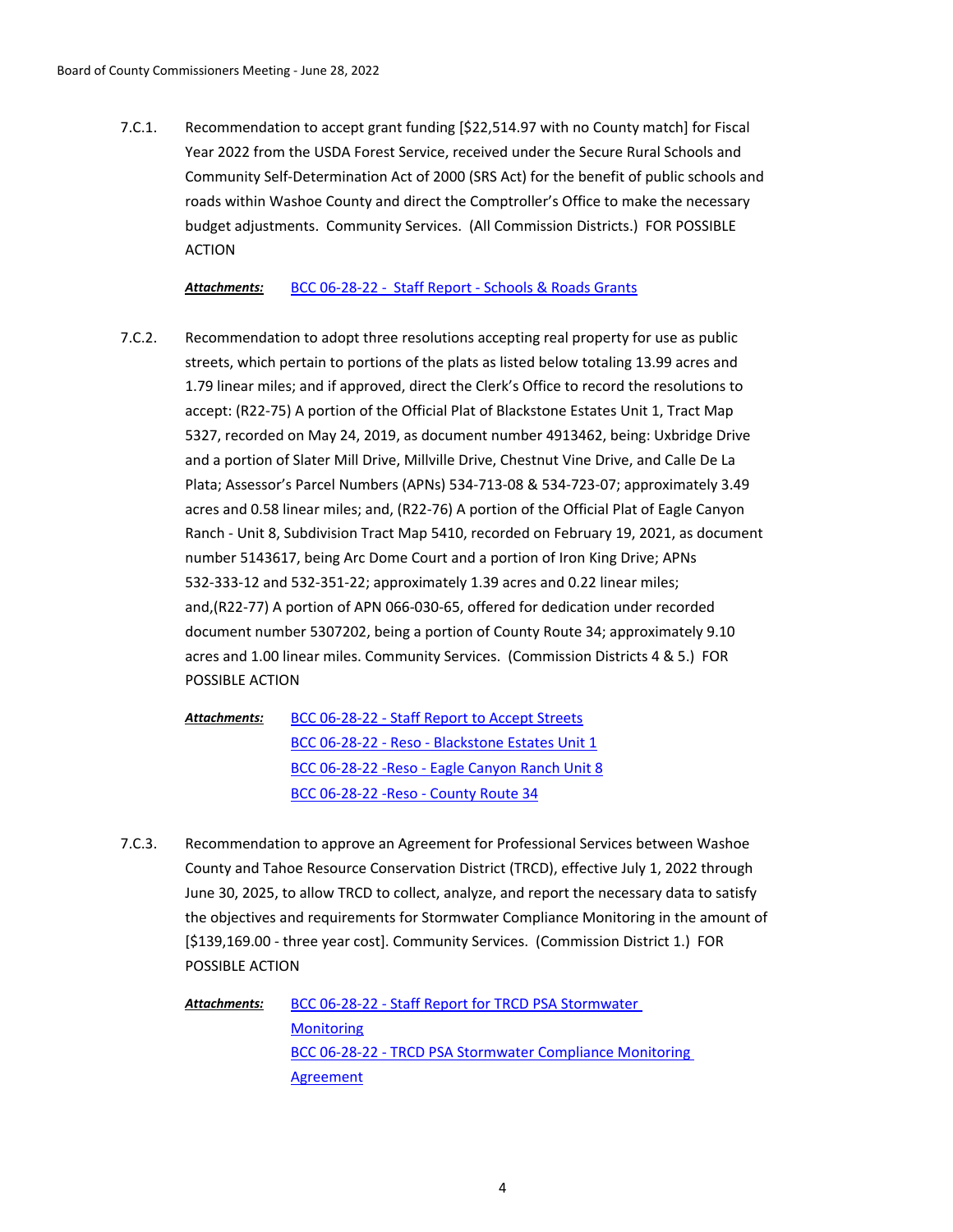Recommendation to accept a Children's Justice Act (CJA) grant to the District Attorney's Office in the amount of [\$19,207 (no match required)], from the State of Nevada Department of Health and Human Services Division of Children and Family Service (DCFS) to provide funding for training of personnel and partners in the Child Advocacy Center (CAC); retroactive from July 1, 2021 through June 30, 2022; and direct the Comptroller to make the necessary budget amendments and retroactively authorize the District Attorney or his designees to sign the grant agreement. District Attorney. (All Commission Districts.) FOR POSSIBLE ACTION 7.D.1.

### [FY22 CJA NOSA](http://washoe-nv.legistar.com/gateway.aspx?M=F&ID=3eb0685b-1697-4c22-8f7b-739fe4b91d49.pdf) [BCC DA 062282022 CJA 18650](http://washoe-nv.legistar.com/gateway.aspx?M=F&ID=5192e7e6-4d30-4685-a7d1-c7e2e5467f03.doc) *Attachments:*

Recommendation to accept a National Children's Alliance Grant (NCA) Chapter Grant to the to the District Attorney's Office acting as the fiscal agent of the Children's Advocacy Centers of Nevada in the amount of [\$14,000, no match] from the U.S. Department of Justice through the National Children's Alliance to fund chapter member travel and training; retroactive from January 21, 2022 through December 31, 2022, if approved, direct the Comptroller to make the necessary budget amendments, and retroactively authorize the District Attorney or his designee to sign the cooperative agreement. District Attorney. (All Commission Districts.) FOR POSSIBLE ACTION 7.D.2.

[BCC 06-28-2022 DA Grant NCA 14000](http://washoe-nv.legistar.com/gateway.aspx?M=F&ID=d8c635e9-098a-4388-8181-bba64279566b.docx) [Nevada SP 2022-NCA-Copperative-Agreement Signed 0225](http://washoe-nv.legistar.com/gateway.aspx?M=F&ID=a443f23a-ecc7-4d23-8dd9-29ad41f075f6.pdf) *Attachments:*

Recommendation to accept a National Children's Alliance Grant (NCA) Chapter Grant to the to the District Attorney's Office acting as the fiscal agent of the Children's Advocacy Centers of Nevada in the amount of [\$80,000, no match] from the U.S. Department of Justice through the National Children's Alliance to fund chapter activities; retroactive from January 7, 2022 through December 31, 2022, if approved, direct the Comptroller to make the necessary budget amendments, and retroactively authorize the District Attorney or his designee to sign the cooperative agreement. District Attorney. (All Commission Districts.) FOR POSSIBLE ACTION 7.D.3.

[BCC 06-28-2022 DA Grant NCA 80000](http://washoe-nv.legistar.com/gateway.aspx?M=F&ID=e1c3de13-d376-4271-84c4-125bf1a78da0.docx) [Nevada OC 2022-NCA-Copperative-Agreement Signed 0225](http://washoe-nv.legistar.com/gateway.aspx?M=F&ID=c973b176-365b-432b-ba20-490f8807295e.pdf) *Attachments:*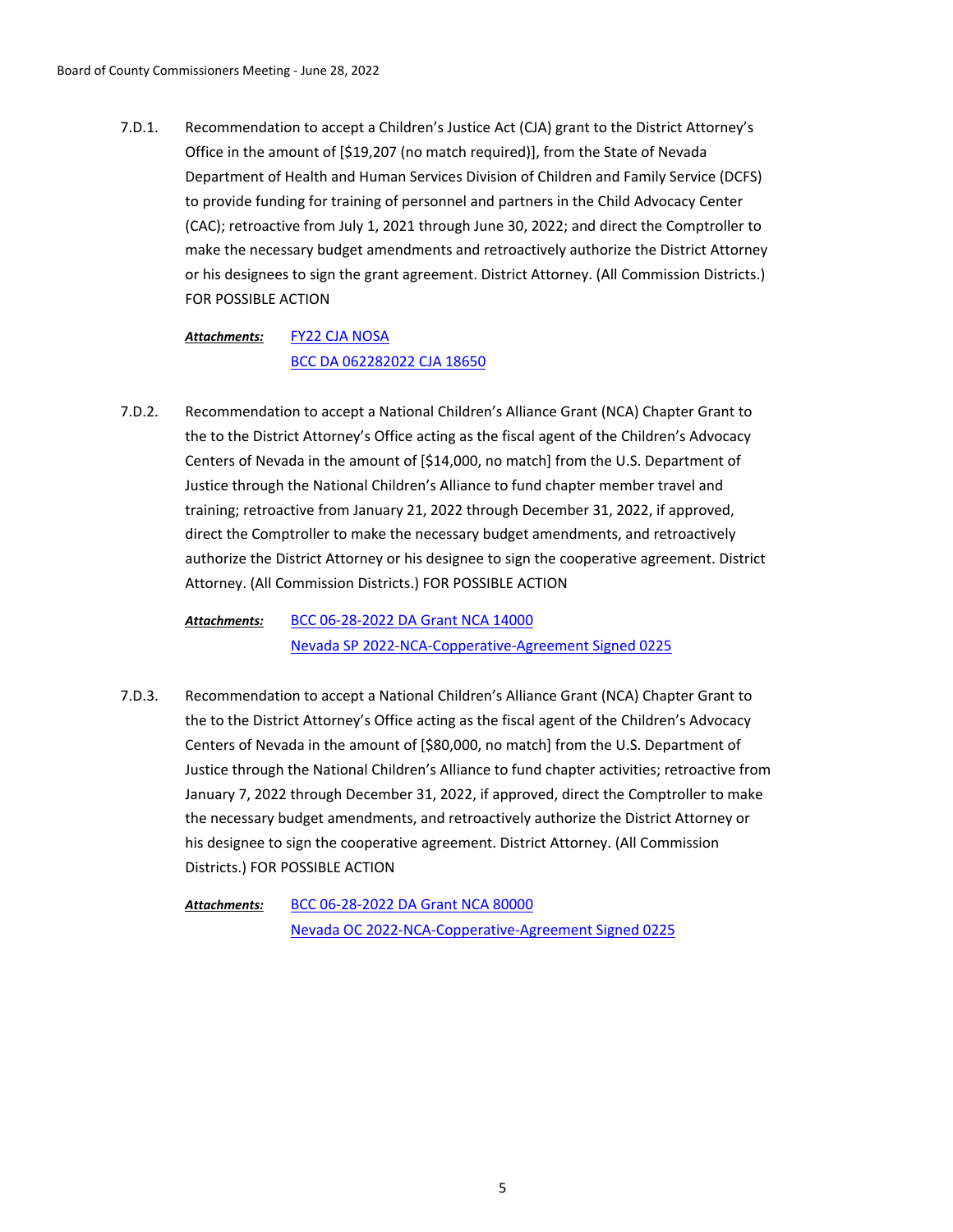Recommendation to accept additional funds for our Western Regional Children's Advocacy Center Grant (WRCAC) to the to the District Attorney's Office as the fiscal agent of the Children's Advocacy Centers of Nevada in the amount of [\$10,000, no match] from the U.S. Department of Justice Office of Juvenile Justice and Delinquency Prevention through the Rady's Children's Hospital - San Diego to fund chapter activities; retroactive from November 16, 2020 through September 30, 2021, if approved, direct the Comptroller to make the necessary budget amendments, and retroactively authorize the District Attorney or his designees to sign the grant agreement. District Attorney. (All Commission Districts.) FOR POSSIBLE ACTION 7.D.4.

[BCC 06-28-2022 DA Grant WRCAC additional 10000](http://washoe-nv.legistar.com/gateway.aspx?M=F&ID=08695f4e-8b50-4d97-859e-03ab9aa17b07.docx) [SIGN\\_WRCAC\\_Subrecipient\\_Agreement\\_AMENDMENT\\_NV2021-](http://washoe-nv.legistar.com/gateway.aspx?M=F&ID=d8f8a1d6-8e5a-497b-b5e0-a80912e5410a.pdf) 01 (fully signed 08.02.21) *Attachments:*

Recommendation to accept a Western Regional Children's Advocacy Center Grant (WRCAC) to the to the District Attorney's Office as the fiscal agent of the Children's Advocacy Centers of Nevada in the amount of [\$15,000, no match] from the U.S. Department of Justice Office of Juvenile Justice and Delinquency Prevention through the Rady's Children's Hospital - San Diego to fund chapter activities; retroactive from January 1, 2022 through September 30, 2022, if approved, direct the Comptroller to make the necessary budget amendments, and retroactively authorize the District Attorney or his designees to sign the grant agreement. District Attorney. (All Commission Districts.) FOR POSSIBLE ACTION 7.D.5.

[BCC 06-28-2022 DA Grant WRCAC 15000](http://washoe-nv.legistar.com/gateway.aspx?M=F&ID=0b5781a0-2b1e-40ce-b59d-66749bdd7898.docx) WRCAC Subrecipient Agreement Neveda FY21-22 *Attachments:*

Recommendation to approve budget amendments totaling an increase of [\$52,419.00; no county match] in both revenue and expense to the FY22 Hepatitis Surveillance and Prevention Subaward retroactive to May 1, 2022 through April 30, 2023 and direct the Comptroller's office to make the appropriate budget amendments. Health District. (All Commission Districts.) FOR POSSIBLE ACTION 7.E.1.

BCC Staff Report FY22-23 Hepatitis Surveillance and Prevention 06-28-22.docx [SG 25690 Washoe County Health District \(04.30.23\)](http://washoe-nv.legistar.com/gateway.aspx?M=F&ID=bc666cbd-7eca-4759-a1d1-455ccc19d825.pdf)  EXECUTED.pdf *Attachments:*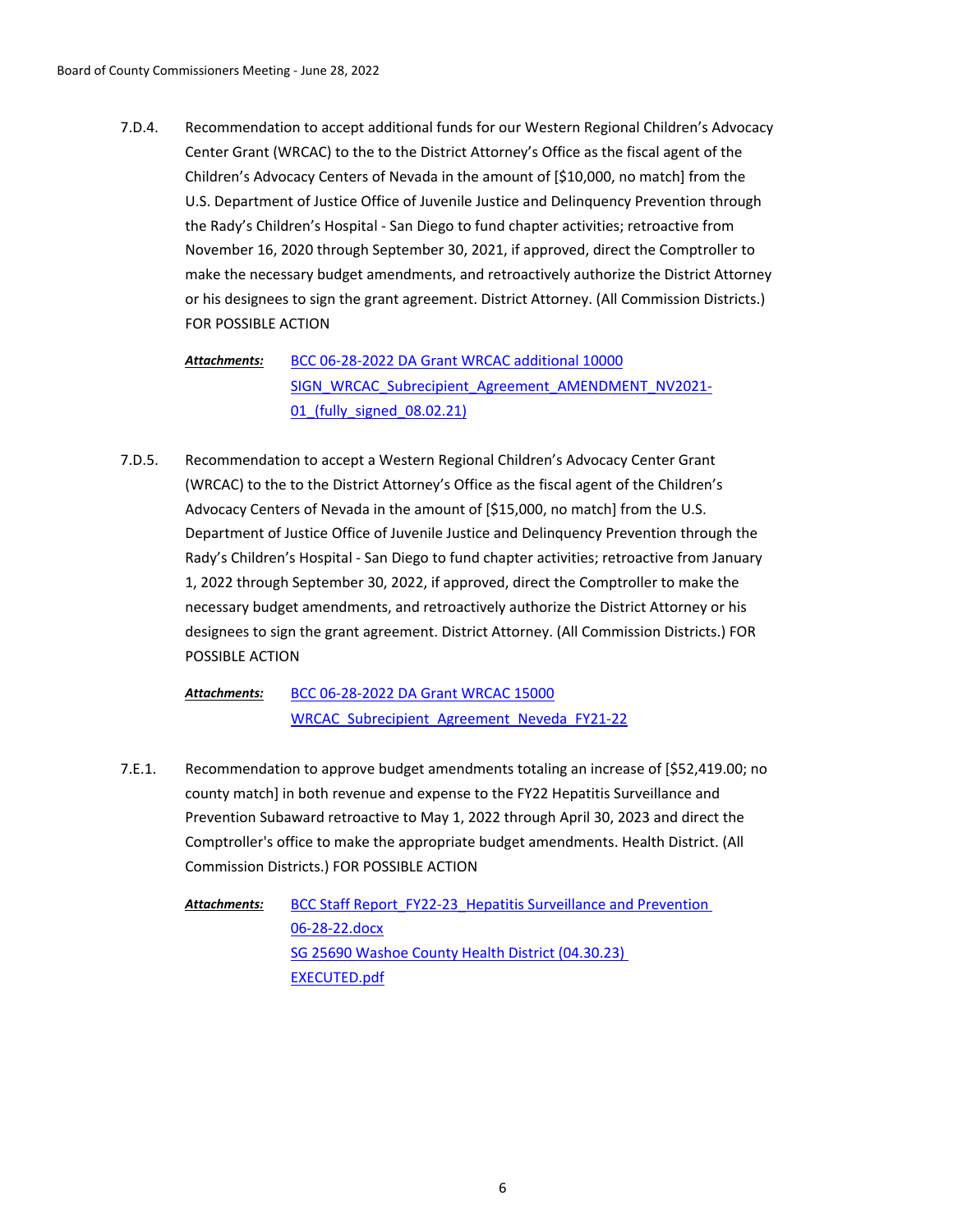Recommendation to approve Federal 2021 Library Services and Technology Act (LSTA) American Rescue Plan Act (ARP) Formula Digital Collection Development Grant-In-Aid Award Funds from the State of Nevada in the amount of [\$28,500.00, no local match required] for a retroactive term of July 1, 2021 through September 30, 2022 for the augmentation of Digital Library Collections to meet the pandemic-driven demand of Washoe County residents; direct the Comptroller's Office to make the necessary budget amendments; and the Director to sign the grant award documents. Library. (All Commission Districts.) FOR POSSIBLE ACTION 7.F.1.

> [Staff Report Library LSTA ARP GIA {28,500.00}](http://washoe-nv.legistar.com/gateway.aspx?M=F&ID=e72c0bc3-81a8-49c3-b23b-3670733e0f41.doc) [Award Document Library LSTA ARP GIA {28,500.00}](http://washoe-nv.legistar.com/gateway.aspx?M=F&ID=7e1eb3b8-762e-4263-b302-c35bf7634203.docx) *Attachments:*

Recommendation to approve Federal 2021 Library Services and Technology Act (LSTA) American Rescue Plan Act (ARP) Grant-In-Aid Award Funds from the State of Nevada in the amount of [\$73,192.00, no local match required] for a retroactive term of January 1, 2022 through September 30, 2022 for the purchase of modular office spaces to provide virtual workforce support for Washoe County residents; direct the Comptroller's Office to make the necessary budget amendments; and the Director to sign the grant award documents. Library. (All Commission Districts.) FOR POSSIBLE ACTION 7.F.2.

[Staff Report Library LSTA ARP GIA {73,192.00}](http://washoe-nv.legistar.com/gateway.aspx?M=F&ID=00a3a335-3431-4956-9540-ba0b63ebb15b.doc) [Award Document Library LSTA ARP GIA {73,192.00}](http://washoe-nv.legistar.com/gateway.aspx?M=F&ID=a8ab7a93-a7a8-468a-bd6c-d8c6b86e9202.docx) *Attachments:*

Recommendation to approve the appointment of Omer L. Rains to fill an unexpired term left by Chris Nenzel, beginning June 28, 2022 and ending on June 30, 2025 for the Washoe County Open Space and Regional Parks Commission. Manager's Office. (All Commission Districts.) FOR POSSIBLE ACTION 7.G.1.

*Attachments:* [6.28.22 BCC Staff Report - Open Space & Parks Commission](http://washoe-nv.legistar.com/gateway.aspx?M=F&ID=294213c3-d681-4da5-834d-13979f5eee7f.doc)

Recommendation to approve and execute the Resolution R22-67 levying tax rates, certified by the Nevada Tax Commission, designating the number of cents of each \$100 of property levied for all Washoe County entities for Fiscal Year 2022-2023 pursuant to NRS 361.460. The combined overlapping tax rate is limited to \$3.64 on each \$100 of assessed valuation, pursuant to NRS 364.453. Manager's Office. (All Commission Districts.) FOR POSSIBLE ACTION 7.G.2.

[6-28-22 - FY23 Tax Levy\\_](http://washoe-nv.legistar.com/gateway.aspx?M=F&ID=9355a962-3b79-4d39-9d4f-763afc5ab80b.docx) [6-28-22 - Resolution - FY23 Tax Levy\\_](http://washoe-nv.legistar.com/gateway.aspx?M=F&ID=94c26fc9-d720-4b42-aecf-e84744ebf15b.doc) [2022-23 Combined Rates for BCC](http://washoe-nv.legistar.com/gateway.aspx?M=F&ID=5ca2d9cf-f788-498b-a187-7fdb94271942.pdf) *Attachments:*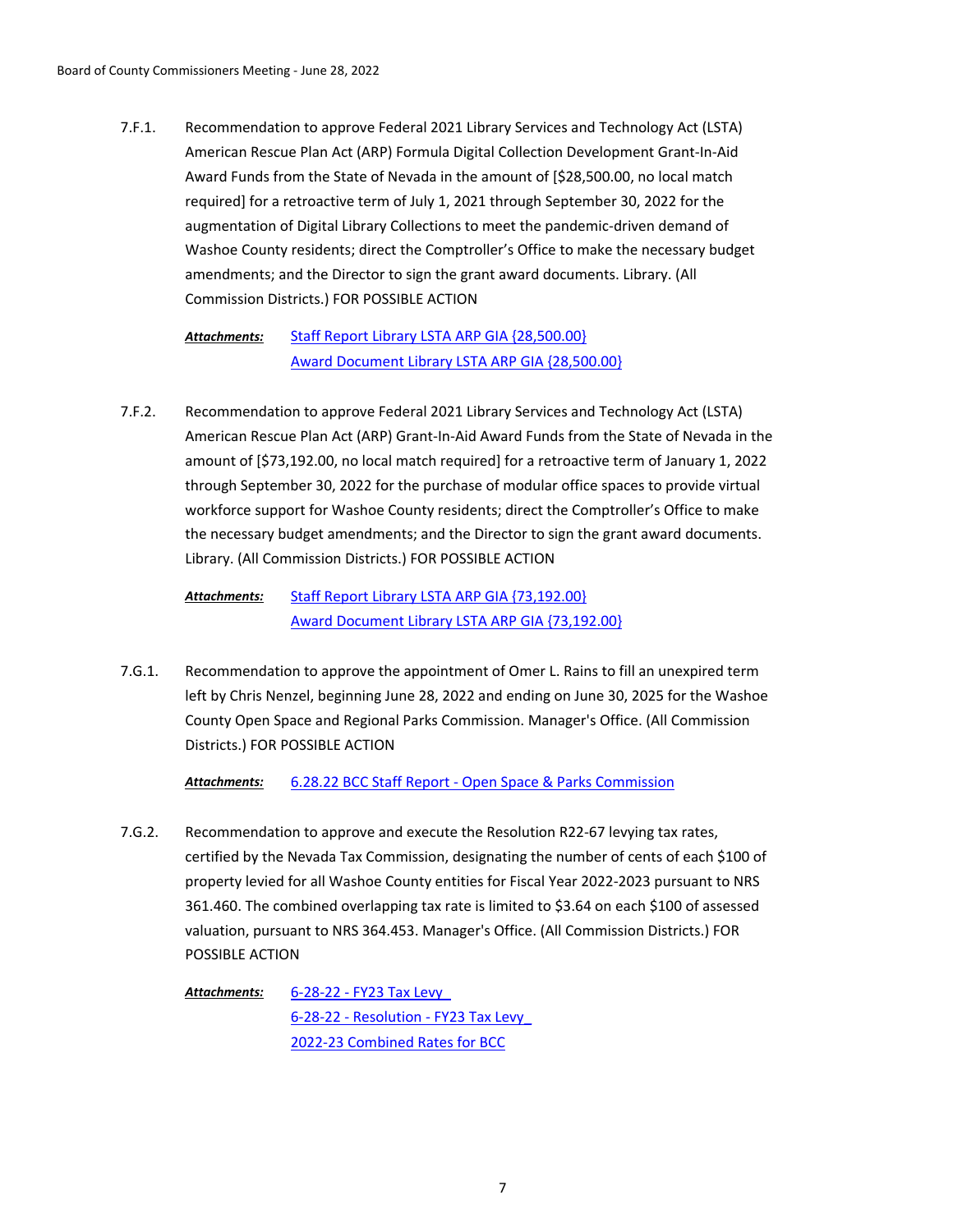Recommendation to a) approve a Broadband Contract between Washoe County and Digital Technology Solutions (DTS) for Broadband expansion from Nixon to Gerlach Library as aligned to the Washoe County Strategic direction in an amount not to exceed [\$12,588.00 annually, effective fiscal year 2024/25] as specified within the adopted Technology Services Fund's operating budget; and b) approve a memorandum of understanding with Pyramid Lake Paiute Tribe to ensure approval of land access. Manager's Office. (Commission District 5.) FOR POSSIBLE ACTION 7.G.3.

[Broadband Project Staff Report 06282022 Final](http://washoe-nv.legistar.com/gateway.aspx?M=F&ID=685a81a7-9d70-47c3-a036-f593aa8fc9aa.docx) [BroadBand\\_Contract\\_13June2022 - Final](http://washoe-nv.legistar.com/gateway.aspx?M=F&ID=27dcd097-2315-49f4-9881-adda78885f1c.docx) [Washoe County Library Pyramid Lake Paiute Tribal Council](http://washoe-nv.legistar.com/gateway.aspx?M=F&ID=763562ea-0c21-4cd0-a107-bca055de75c7.docx)  Memorandum of Understanding MOU Final 9June2022 *Attachments:*

Recommendation to appoint MaryAnn McCauley from [Alternate] to [District 5] to the Washoe County Senior Services Advisory Board for the remainder of the term ending August 31, 2025. Human Services Agency. (All Commission Districts). FOR POSSIBLE ACTION 7.H.1.

*Attachments:* [BCC 06-28-22 TMP6308 Appoint Senior Advisory Board](http://washoe-nv.legistar.com/gateway.aspx?M=F&ID=5eb6674a-9f5a-4c10-b062-ed707aebaf1a.doc)

Recommendation to authorize the Purchasing and Contracts Manager to purchase a Polar King International, Inc. Walk-In Freezer (M1030) for food storage that supports the Washoe County Human Services Agency's Senior Services Congregate and Home Delivered Meals program in an amount not to exceed [\$114,000.00] retroactive to June 2, 2022. Human Services Agency. (All Commission Districts.) FOR POSSIBLE ACTION 7.H.2.

[BCC 06-28-22 TMP6300 Approve Polar King Walk-In Freezer](http://washoe-nv.legistar.com/gateway.aspx?M=F&ID=153c5761-fa54-4b1c-8365-5fbfe504c1dc.doc)  [\$114,000.00] RE Polar King drawing and updated proposal *Attachments:*

Recommendation to approve the purchase of Cellebrite Premium software and supporting components at the cost of [\$107,825.25] under a sole source purchasing exemption using existing Nevada Division of Emergency Management grant funding. Sheriff. (All Commission Districts.) FOR POSSIBLE ACTION 7.I.1.

[BCC 06-28-22 - Sheriff - Cellebrite \[\\$107,825.25\]](http://washoe-nv.legistar.com/gateway.aspx?M=F&ID=3b72d857-73a2-40d7-80ee-fc1466652d9e.docx) [Cellebrite Sole Source - signed](http://washoe-nv.legistar.com/gateway.aspx?M=F&ID=c44e3bc8-74ef-4587-b6f4-3be30c34fc40.pdf) *Attachments:*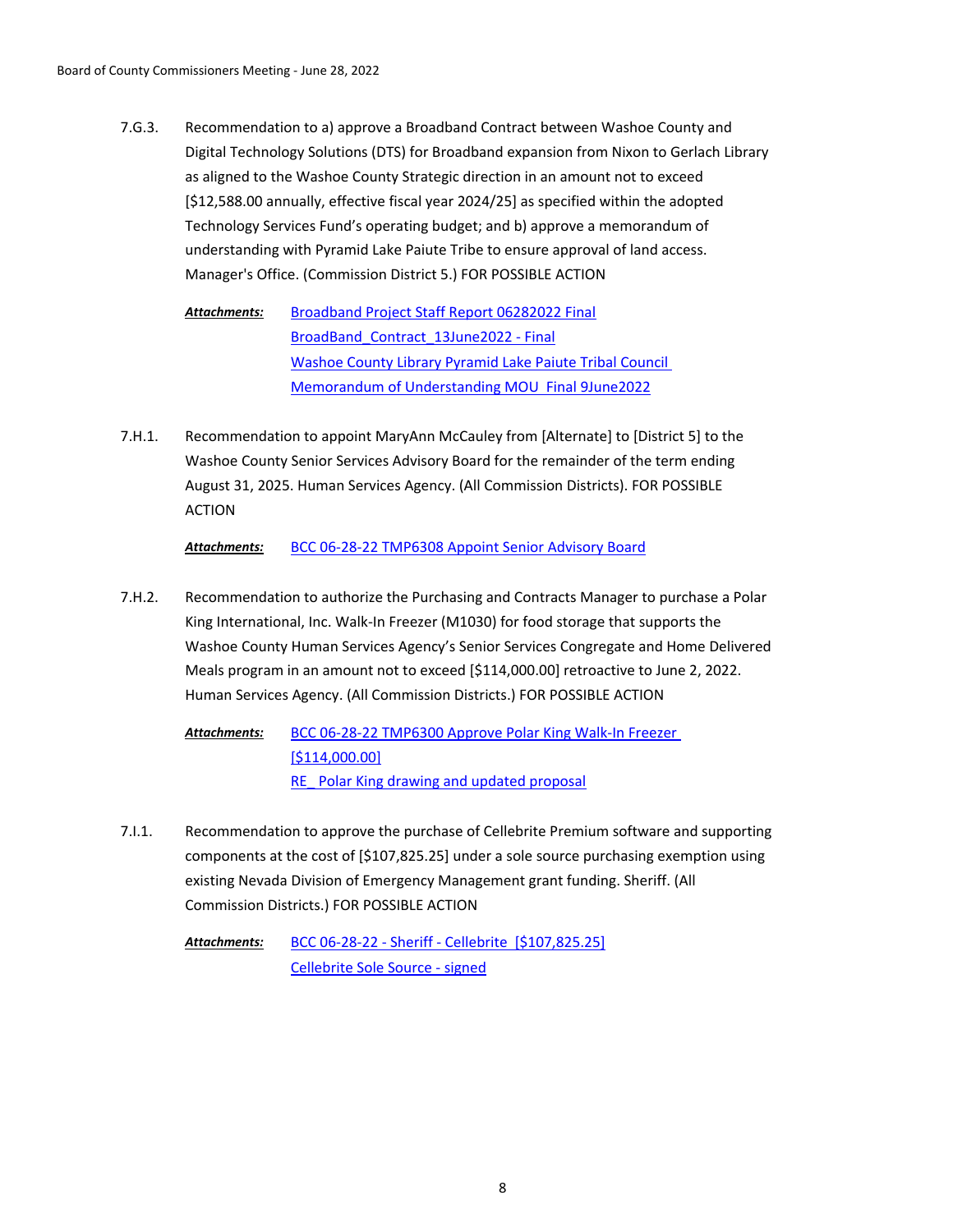Recommendation to 1.) approve the Statement of Work between Washoe County and ePlus Technologies for Technology Infrastructure Assessment services, not to exceed [\$118,550] to assess the current state of Washoe County technology infrastructure and networks and provide recommendations for modernization and network architecture and 2.) authorize the Purchasing and Contracts Manager to execute the agreement. Technology Services. (All Commission Districts.) FOR POSSIBLE ACTION 7.J.1.

[BCC 06-28-22 - Staff Report - Infrastructure Assessment](http://washoe-nv.legistar.com/gateway.aspx?M=F&ID=750bdbb7-5ff7-4143-83d9-4c6cdaec6ff2.docx) [BCC 06-28-22 - Notice of Intent to Award RFP 3170-22](http://washoe-nv.legistar.com/gateway.aspx?M=F&ID=f1daa4f8-55bc-4eb2-b9e2-9c8a7e7c1ee9.PDF) [BCC 06-28-22 - ePlus Statement of Work and Proposal](http://washoe-nv.legistar.com/gateway.aspx?M=F&ID=3d3ea9d0-f095-4df5-8116-9594b3748d7a.pdf) *Attachments:*

# **End of Consent Items**

Recommendation to approve an Agreement for Services between Poggemeyer Design Group and Washoe County for the NV Cares Campus Improvements Phase 2, 3 and 4, project engineering services to include pre-construction, engineering administration, construction phase support and post construction services. This agreement will be for one year, effective June 28, 2022, with the option for two, one-year options extensions [ in the amount of \$238,084.00]. Community Services. (Commission District 3.) FOR POSSIBLE ACTION 8.

[BCC 06-28-22 - Staff Report - NV Cares Campus - Poggemeyer\\_](http://washoe-nv.legistar.com/gateway.aspx?M=F&ID=6f1f0fb0-1b38-4e6c-9424-57924e3a67cd.doc)  Professional Services BCC 06-28-22 - Professional Svcs Agreement\_Poggemeyer\_Cares\_ **Campus** *Attachments:*

Recommendation to award a bid and approve the Agreement to the lowest responsive, responsible bidder for the 2022/2023 Slurry Seal for Selected Streets in Washoe County, PWP-WA-2022-300 project [staff recommends Sierra Nevada Construction in the amount of \$3,531,007.00]; and approve a separate project contingency fund [in the amount of \$10,000]. Slurry seal is defined as the application of water, asphalt emulsion, aggregate, and additives to an existing asphaltic concrete surface as a preventative maintenance treatment in an effort to extend the pavements' service life. Community Services. (Commission Districts 1,2,4 and 5.) FOR POSSIBLE ACTION 9.

[BCC 06-28-22 - Staff Report - 2022 Slurry Seal](http://washoe-nv.legistar.com/gateway.aspx?M=F&ID=2e2c5e3c-679b-4dae-bff2-fb6824365552.docx) [BCC 06-28-22 - Agreement - 2023 Slurry Seal for Selected Streets](http://washoe-nv.legistar.com/gateway.aspx?M=F&ID=b0810606-775d-41b2-ab2d-fb93c592e792.pdf) [BCC 06-28-22 - Ex A - Slurry Plan Description](http://washoe-nv.legistar.com/gateway.aspx?M=F&ID=db338631-5aa7-422b-90bf-7c6d3723d8f1.pdf) *Attachments:*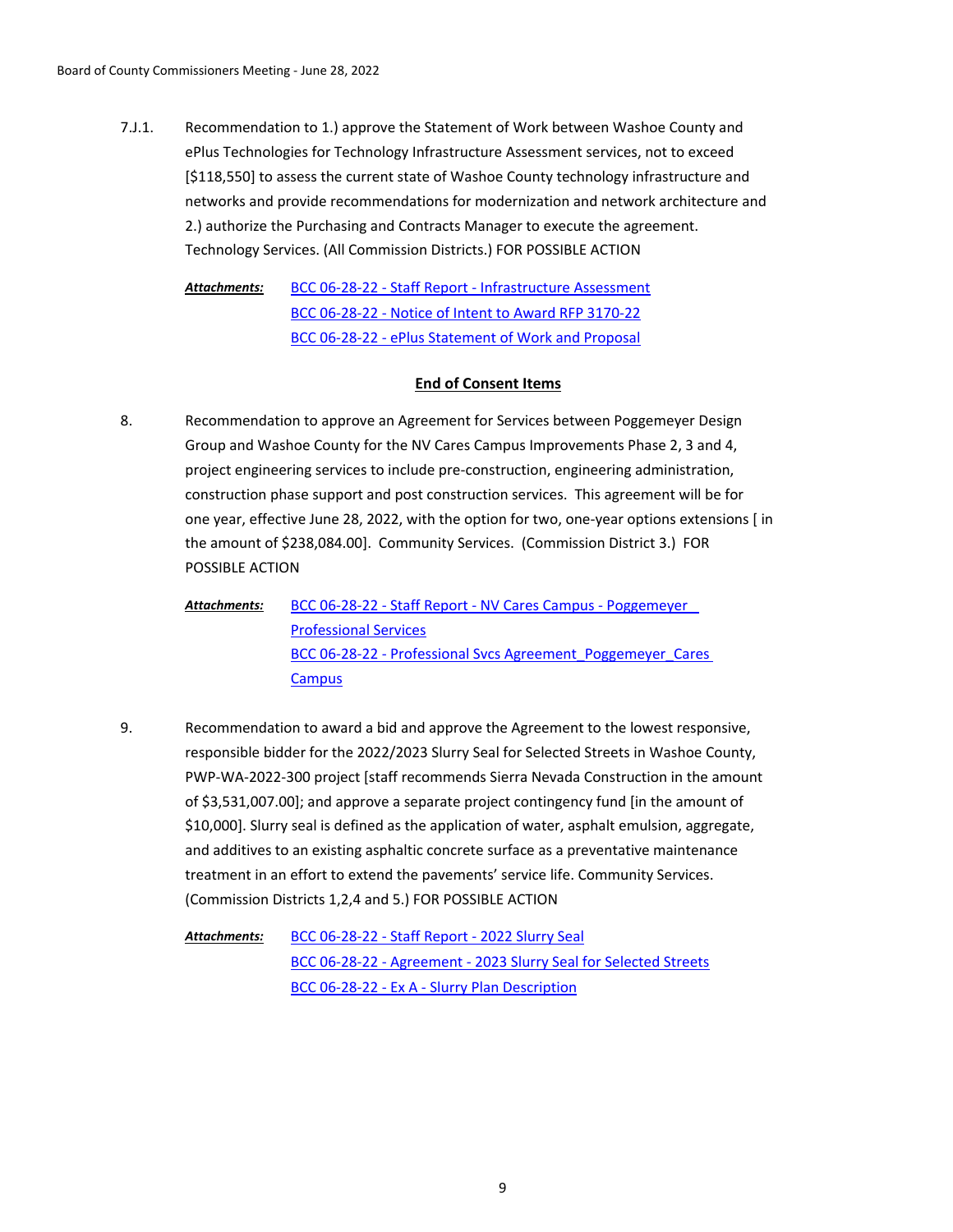Recommendation to authorize the Comptroller's Office to place the Excess Liability Insurance Policy with Safety National Casualty Corporation and Safety Specialty Insurance Company for an estimated annual cost of [\$370,490] effective July 1, 2022 and authorize the Comptroller's Office to sign the applications and agreements necessary to bind coverage, with funding from the Risk Management Fund. Comptroller. (All Commission Districts.) FOR POSSIBLE ACTION 10.

[Staff Report BCC 6-28-22 - Comptroller - Excess Liability](http://washoe-nv.legistar.com/gateway.aspx?M=F&ID=4c5b3ca2-2f34-4910-be1a-6e99fdc29424.doc)  Insurance Renewal (\$370490) *Attachments:*

Recommendation to authorize the Comptroller's Office to renew the Excess Workers' Compensation Insurance Policy with Safety National for a one-year term with an estimated annual premium of [\$330,339.00] and Property, Boiler & Machinery, Cyber Liability and Pollution Liability with the Public Entity Property Insurance Program (PEPIP) for a one-year term with an annual cost not to exceed  $[$1,234,352.12]$ , effective July 1, 2022 and authorize the Comptroller's Office to sign the applications and agreements necessary to bind coverage, funding from the Risk Management Fund source. Comptroller. (All Commission Districts.) FOR POSSIBLE ACTION 11.

```
Staff Report BCC 6-28-22 Comptroller - Excess Work Comp and 
               Property Renewal ($330000 and $1234352.12)
Attachments:
```
Recommendation to retroactively approve purchases not to exceed [\$200,760.00] through the period ending May 21, 2023, from the Reno Sparks Convention and Visitors Authority (RSCVA) in support of the COVID-19 response testing and vaccine efforts. Health District. (All Commission Districts.) FOR POSSIBLE ACTION 12.

BCC Staff Report\_FY22\_RSCVA\_6-21-22 COVID.doc [RSCVA License Agreement.pdf](http://washoe-nv.legistar.com/gateway.aspx?M=F&ID=e0783fe4-399d-42cc-8085-9f1713553cab.pdf) *Attachments:*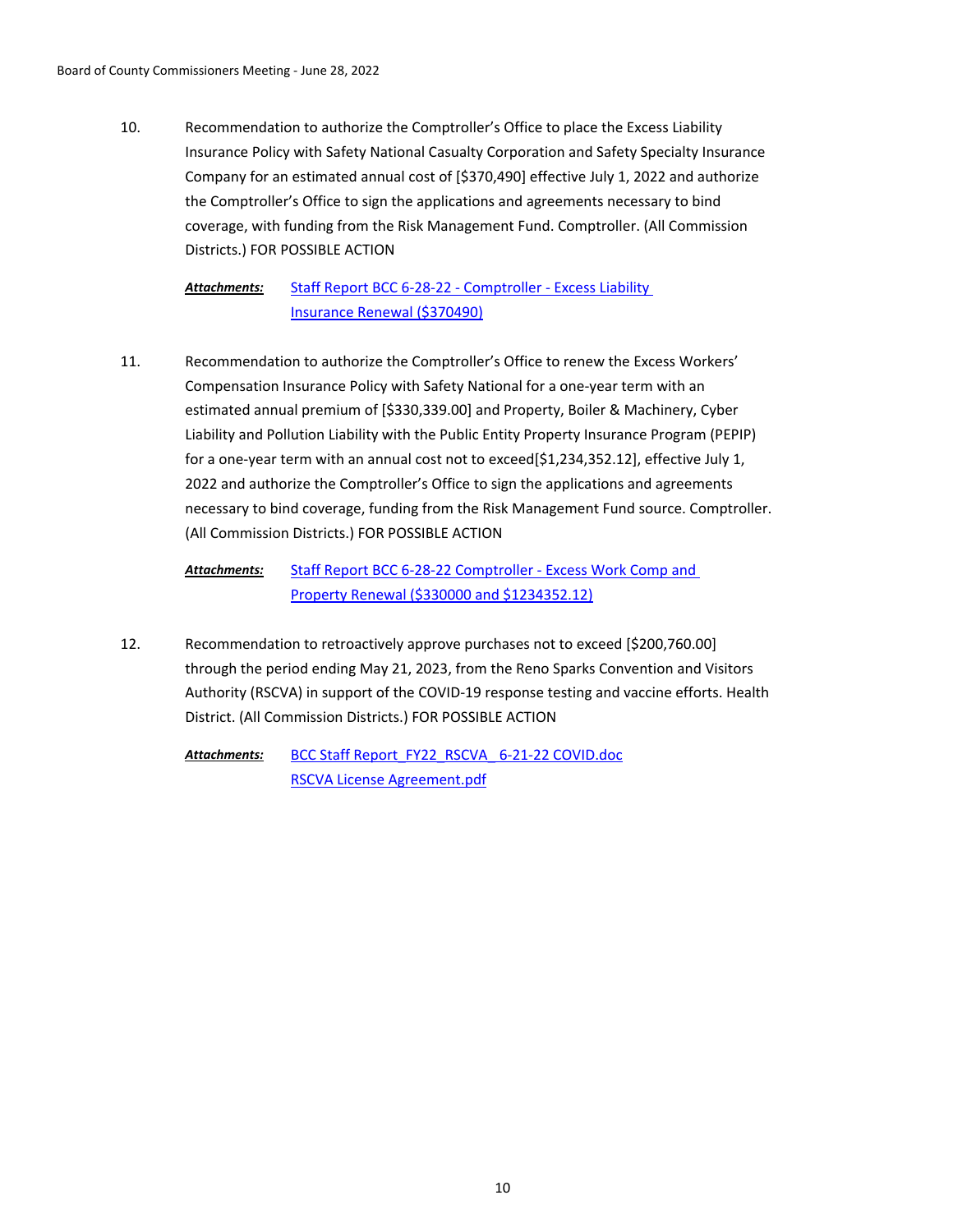Recommendation to: (1) approve Amendment #8 to the contract currently awarded to Reno Initiative for Shelter and Equality (RISE) (awarded Request for Proposal (RFP) #3130-20) for Facility Operator of Our Place Women and Family Shelter on the Our Place campus, which authorizes an increase in the amount of [\$457,313.00] for the term of July 1, 2022 through June 30, 2023, including subsequent renewal periods, for contract amount not to exceed [\$2,757,313.00] annually in support of the retention and recruitment of shelter staff and increased expenses due to inflation as a result of the COVID pandemic; (2) authorize the Purchasing and Contracts Manager to execute the amendment; and if approved, (3) direct the Comptroller's Office to make the necessary Comptroller's Office to make the necessary budget amendments. Human Services Agency. (All Commission Districts.) FOR POSSIBLE ACTION 13.

[BCC 06-28-22 TMP6322 Approve Am8 RISE Increase](http://washoe-nv.legistar.com/gateway.aspx?M=F&ID=1ad4d469-5f9c-4dd5-b7b5-cd1dcde3d69d.doc)  [\$457,313.00] [RISE AM8 Staffing Support \[\\$457,313\]](http://washoe-nv.legistar.com/gateway.aspx?M=F&ID=466d0bcd-0aaf-491a-bfb0-f48e50911f66.docx) *Attachments:*

Recommendation to accept a Community Mental Health subaward from the State of Nevada Division of Public & Behavioral Health in the amount of [\$277,954.00; no county match] for services provided to pregnant women and their dependents through the Women's CrossRoads program, retroactive to April 1, 2022 through February 28, 2023; authorize the Director of the Human Services Agency to execute the sub-grant award; and direct the Comptroller's Office to make the necessary budget amendments. Human Services Agency. (All Commission Districts.) FOR POSSIBLE ACTION 14.

[BCC 06-28-22 TMP6336 Accept Women's CR SAPTA Grant](http://washoe-nv.legistar.com/gateway.aspx?M=F&ID=69623a0a-a907-4a14-947d-2d59a69cdd63.doc)  [\$277,954.00; no county match] v2 [SG 25655 Washoe County Human Services Agency \(02.28.23\)](http://washoe-nv.legistar.com/gateway.aspx?M=F&ID=00021b62-48f3-4eaa-8345-e4c4abe9b5e3.pdf)  FINAL (1) *Attachments:*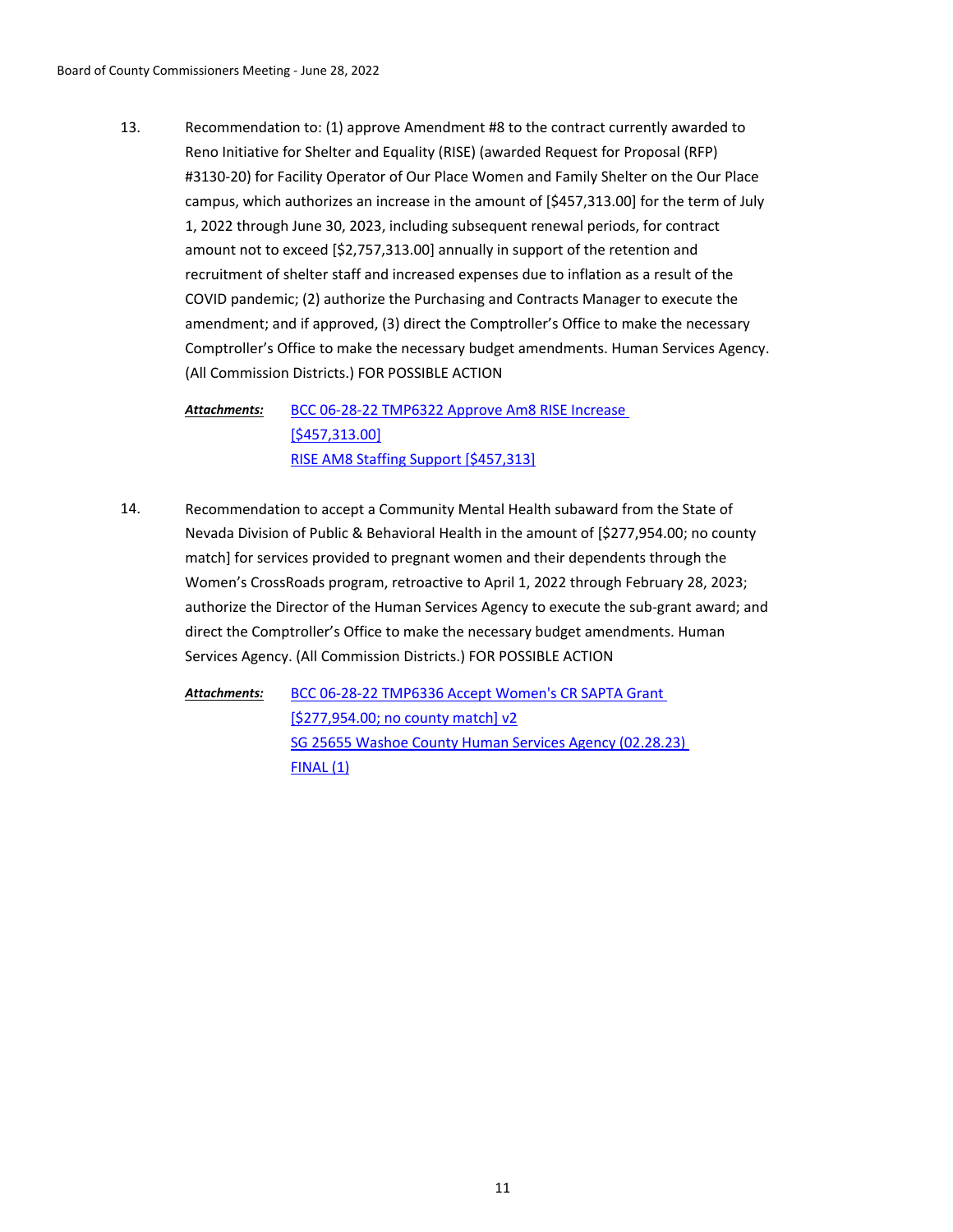A. Recommendation to approve amended allocations of American Rescue Plan Act (ARPA) funds through the Coronavirus State Fiscal Recovery Fund and Coronavirus Local Fiscal Recovery Fund (SLFRF) for the following projects: 1. WellCare Living Supports and Services Pilot Project in a total amount of \$1,255,200 (an increase of \$593,700 over the \$661,500 allocated and approved by the Board on December 14, 2021). This project provides for supportive housing for persons with developmental or intellectual disabilities or mental health conditions that impede their ability to live independently. 2. Kids Kottage Emergency Beds project in a total amount of \$1,043,000 (an increase of \$243,000 over the \$800,000 allocated and approved by the Board on December 14, 2021). This project funds care services for abused and neglected children in our community that have been removed from their homes.; and B. Recommendation to approve an allocation of American Rescue Plan Act funds through the Coronavirus State Fiscal Recovery Fund and Coronavirus Local Fiscal Recovery Fund for the following project: 31. Incline Village Access to Justice Project \$747,800. This project will fund renovations to the county owned Incline Community Center to house the Incline Justice Court, currently in leased space, and will improve security, and accessibility. And, if approved, direction to the Comptroller's Office to make necessary net zero cross-fund and cross-functional budget appropriation transfers. The proposed projects fall within the American Rescue Plan Act (and the Coronavirus State Fiscal Recovery Fund and Coronavirus Local Fiscal Recovery Fund) eligible uses, include a proposed implementation process, and come with extensive compliance and reporting requirements. Final allocations may vary from those proposed based on information developed during this item. Manager's Office. (All Commission Districts.) FOR POSSIBLE ACTION 15.

Attachments: BCC 6-28-22\_OCM\_SLFRF\_Projects\_June22

Recommendation to approve Sole Source waiver to establish an Agreement between Washoe County and Well Care Services Reno for supportive housing of persons with intellectual or developmental disabilities or mental health conditions that impede their ability to live with complete independence for the term of July 1, 2022 through June 30, 2023, in an amount not to exceed [\$661,500.00] annually; and if approved, authorize the Purchasing and Contracts Manager to execute the Agreement. Human Services Agency. (All Commission Districts.) FOR POSSIBLE ACTION 16.

> [BCC 06-28-22 TMP6340 Approve Sole Source Agreement](http://washoe-nv.legistar.com/gateway.aspx?M=F&ID=eda30a49-3394-48fb-96ad-5c66a9e18b5d.doc)  WellCare OurHome [\$661,500.00] [FY23 Well Care Our Home DRAFT.V3 - FINAL](http://washoe-nv.legistar.com/gateway.aspx?M=F&ID=d756d4de-5280-41e1-a01f-1922ff1eb3d9.docx) *Attachments:*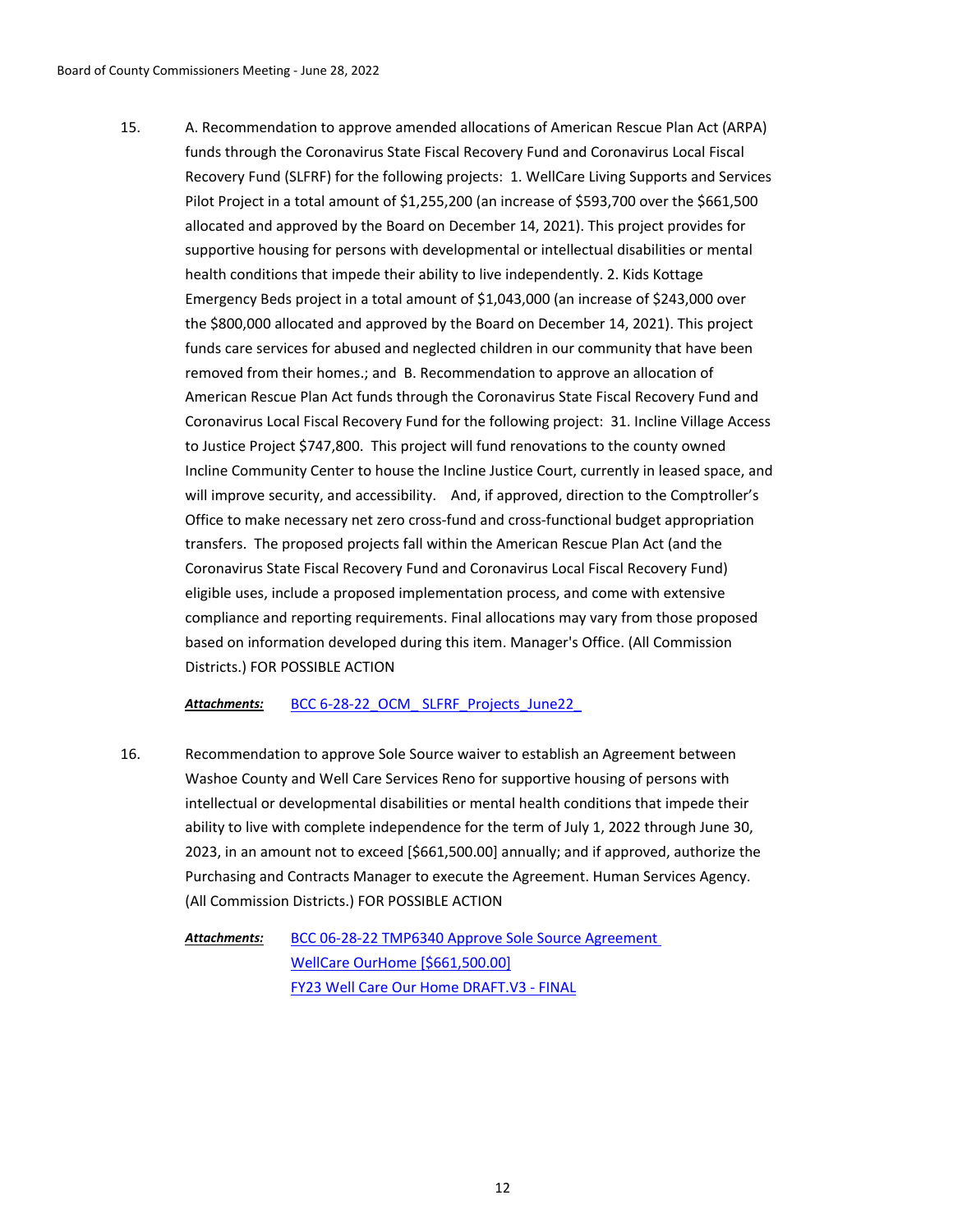Recommendation to appoint/reappoint individuals to fill two (2) positions as hunters, trappers or anglers or engaged in ranching or farming in the county; and an individual to fill one (1) position as the public seat, on the Washoe County Advisory Board to Manage Wildlife, with all terms beginning June 30, 2022 and ending on June 30, 2025, as per NRS 501.260. Applicants for the hunters, trappers, or anglers or engaged in ranching or faming in the county include: Ryan Browne, Charles Dettling, William Morgan, Brad Pillsbury, Casey Pinkston, Jim Rhea (incumbent), Steve Robinson (incumbent). Applicants for the public seat include: Leslie Mix and Irene Payne. Applicants not selected for the hunters, trappers, or anglers or engaged in ranching or faming in the county are eligible to be selected for the public seat. Manager's Office. (All Commission Districts.) FOR POSSIBLE ACTION 17.

[6.28.22 BCC Staff Report - WCABMW](http://washoe-nv.legistar.com/gateway.aspx?M=F&ID=07a6b560-cdb7-4d9b-8784-9c5f37b47f95.pdf) [Ryan\\_Browne - WCABMW](http://washoe-nv.legistar.com/gateway.aspx?M=F&ID=4121cdd4-dddd-44de-840d-58486e77f5f2.pdf) [Charles\\_Dettling - WCABMW](http://washoe-nv.legistar.com/gateway.aspx?M=F&ID=258d0ffa-eec0-4e78-b889-2b3a3c9cd62e.pdf) [Leslie\\_Mix - WCABMW](http://washoe-nv.legistar.com/gateway.aspx?M=F&ID=b36486a5-23e4-45ab-8c03-d6e271fcc577.pdf) [William\\_Morgan - WCABMW](http://washoe-nv.legistar.com/gateway.aspx?M=F&ID=45a55e40-2c77-473c-b977-f53474ae0ac4.pdf) [Irene\\_Payne - WCABMW](http://washoe-nv.legistar.com/gateway.aspx?M=F&ID=cee9c11a-2eee-4ba5-8fdb-ec93cc73c420.pdf) [Brad\\_Pillsbury - WCABMW](http://washoe-nv.legistar.com/gateway.aspx?M=F&ID=1048da92-7db7-49b8-9f50-db60adc7a4ae.pdf) [Casey\\_Pinkston - WCABMW](http://washoe-nv.legistar.com/gateway.aspx?M=F&ID=b93d7ea2-12c3-4e59-acc6-7c7e72e36d4c.pdf) [Jim\\_Rhea - WCABMW](http://washoe-nv.legistar.com/gateway.aspx?M=F&ID=ccd14fc6-88e0-4a5e-8f78-5a39e6012746.pdf) [Steven\\_Robinson - WCABMW](http://washoe-nv.legistar.com/gateway.aspx?M=F&ID=86f732b5-56e3-476d-9ecb-194d186d180f.pdf) *Attachments:*

Recommendation to approve the use of General Fund Contingency in the total amount of [\$600,000] for fiscal year 2022 in accordance with Nevada Revised Statute (NRS) 354.598005 to 1) increase expenditure authority for General Fund departments for cost increases for various Washoe County utilities as well as operations and maintenance and fuel for vehicle fleets due to inflation and crude oil prices in the amount of [\$550,000]; 2) increase cross-fund and cross-functional budget appropriation transfers to the Homelessness Fund in the total amount of [\$50,000] to support an emergency repair to a main water line at the Our Place campus; and direct the Comptroller to make the appropriate cross-fund and cross-functional budget appropriation transfers and cash transfers.[Total fiscal year 2022 impact \$600,000; net fiscal impact \$-0-]. Manager's Office. (All Commission Districts.) FOR POSSIBLE ACTION 18.

> [6-28-22 - Contingency\\_General Fund Fuel\\_Utilities\\_Our Place](http://washoe-nv.legistar.com/gateway.aspx?M=F&ID=04240890-6485-4aea-92ff-412f7bad3ec8.doc)  Water Line *Attachments:*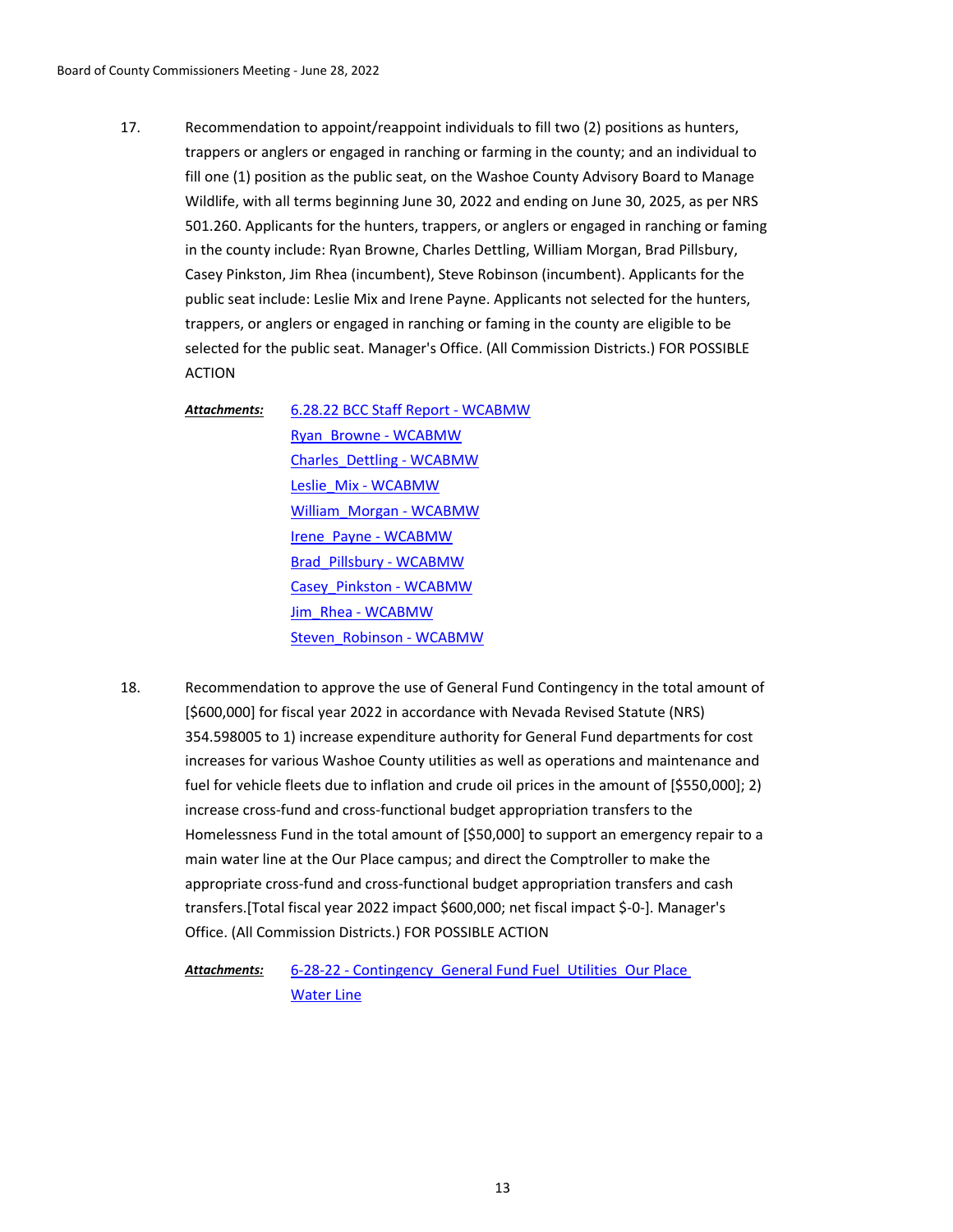Recommendation to approve contract with Allied Universal Security Services for armed and unarmed professional security services, from July 1, 2023 through June 30, 2024. Estimated expenditures are anticipated as [\$4,262,293]. If approved, authorize the Purchasing and Contracts Manager to execute the agreement. Manager's Office. (All Commission Districts.) FOR POSSIBLE ACTION 19.

> [BCC 06-28-22\\_Allied Universal Contract\\_PB edit](http://washoe-nv.legistar.com/gateway.aspx?M=F&ID=9487f68f-9762-4afe-8bca-502c9064f3a7.docx) [Allied Universal Security Services FY23 Contract](http://washoe-nv.legistar.com/gateway.aspx?M=F&ID=077b9f20-f7a9-4031-bb59-00e16e3178f7.pdf) *Attachments:*

Recommendation to approve a Purchase and Sale Agreement for the acquisition of 4.747 acre property located at 1775 East 4th Street, Reno, Nevada, 89512 (APN 008-211-50) in an amount not to exceed five million one hundred fifty thousand dollars [\$5,150,000] and closing costs not to exceed [\$12,000] and authorize the Chair to execute agreement and documents in support thereof. The property will be used to provide shelter and related services for people experiencing homelessness. Manager's Office (Commission District 3) FOR POSSIBLE ACTION 20.

### [FINAL BCC 008-211-50 Purchase a Staff Report 06-28-22](http://washoe-nv.legistar.com/gateway.aspx?M=F&ID=cbe732b0-116b-4c7b-9b37-f24cbc3a1540.doc) [PSA Parcel 008-211-50 RHA-Washoe County \(1\) \(002\) FINAL](http://washoe-nv.legistar.com/gateway.aspx?M=F&ID=26ef5f57-2700-4bc3-aa2e-98ccdafa1c34.docx) *Attachments:*

Recommendation to approve the 2nd Amended Lease Agreement between Washoe County and the Housing Authority of the City of Reno, for the County to occupy the property located at 1775 East 4th Street, Reno, Nevada, 89512, for an extended term no later than August 30, 2022, and ending upon purchase of property by Washoe County. The 2nd Amended Lease Agreement allows Washoe County to provide Nevada Cares Campus additional space and electrical and utility access for overflow shelter for individuals experiencing homelessness, parking, temporary office space and construction staging; (2) if approved, authorize County Manager Eric Brown to execute the lease and authorize the County Manager Eric Brown to execute all necessary agreements, warrants and checks for the effectuation of the same; (3) approve the use of Fund 223-4 (Cost Center 223410) in the amount of \$1.00 needed to support the Fiscal Year 2022 lease cost. This extension is sought pending the sale of the property by Washoe County. Manager's Office. (All Commission Districts.) FOR POSSIBLE ACTION 21.

[RHA 2nd Lease Extension Staff Report](http://washoe-nv.legistar.com/gateway.aspx?M=F&ID=673cc3bb-bb6b-4f12-98e1-4baf7bd689cf.docx) [RHA Lease Extension Pending Washoe County Purchase of](http://washoe-nv.legistar.com/gateway.aspx?M=F&ID=bd153566-2628-4b9d-8326-2ad0b687c84c.docx)  **Property** *Attachments:*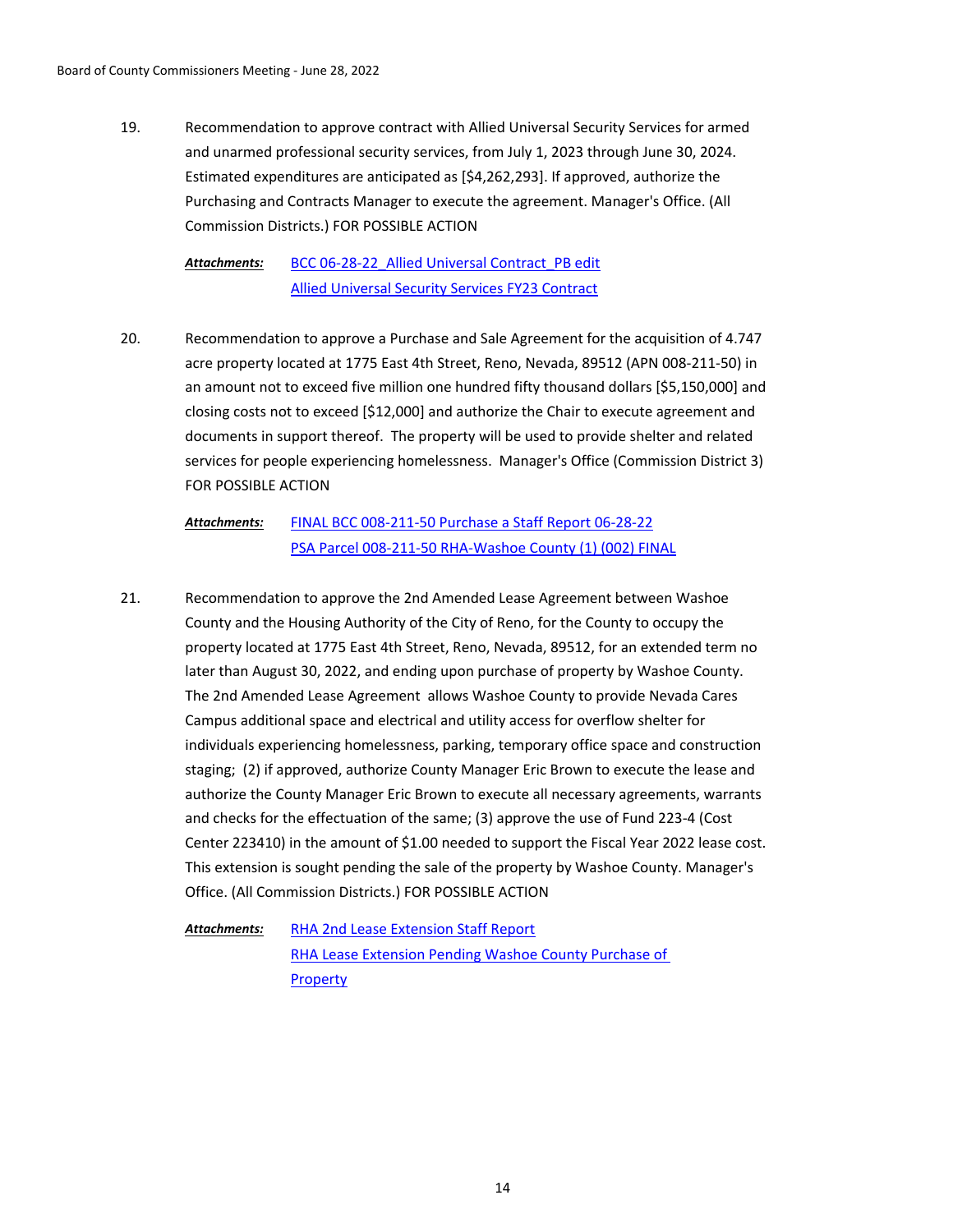Request by the Director of Washoe County Regional Animal Services, through the Washoe County Clerk, and pursuant to Washoe County Code ("WCC") 2.030, to initiate amendments to WCC Chapter 55 (Animals and Fowl), primarily to update provisions relating to dangerous and vicious dogs. The amendments are being requested to: repeal a section duplicative of state law related to harboring a vicious dog; add a section making it unlawful to fail to quarantine or surrender for quarantine biting animals or animals that have been in close contact with an animal suspected or known to have rabies; adding a section governing euthanasia of vicious dogs; add or amend definitions for "dangerous" dog, "vicious" dog, "animal", "substantial bodily harm" and "provocation"; and amend provisions relating to: the dangerous and vicious dog determination process; exemptions under which a dog may not be found dangerous or vicious; the requirements for dangerous and vicious dog registration; the requirements for relocating or transferring ownership of a dangerous or vicious dog; unlawful acts by the owner or keeper of a dangerous or vicious dog; impoundment of a dog, both before and after a dangerous or vicious dog determination; and to update a section governing the criminal and civil penalties for a violation of chapter 55; and direct the County Clerk to submit the request to the District Attorney for preparation of a proposed ordinance in accordance with WCC 2.040. Regional Animal Services. (All Commission Districts.) FOR POSSIBLE ACTION 22.

[2022-6-28\\_FY22 WCC 55 amend](http://washoe-nv.legistar.com/gateway.aspx?M=F&ID=3477c969-7ed1-4e76-ab17-8df64d29baa9.docx) [2022-6-28\\_DD Code Proposed chart](http://washoe-nv.legistar.com/gateway.aspx?M=F&ID=b77f7d62-ceed-442e-9bdf-33f3e18efd93.pdf) *Attachments:*

Recommendation to approve the reimbursement of costs incurred by the City of Reno for expenses related to and in support of the Enhanced 911 Emergency Response System and portable event recording devices, as recommended by the 911 Emergency Response Advisory Committee on June 16, 2022, in an amount not to exceed [\$435,976.40] as specified within the adopted Enhanced 911 Fund's operating budget. Technology Services. (All Commission Districts.) FOR POSSIBLE ACTION 23.

[06-28-22 - Staff Report - 911 Reimbursements](http://washoe-nv.legistar.com/gateway.aspx?M=F&ID=0e0fd0a2-35e7-47be-b766-deb74648d7f2.docx) [06-28-22 - 06-16-22 E-911 Agenda](http://washoe-nv.legistar.com/gateway.aspx?M=F&ID=073f8841-e877-4694-8c5d-1de8e744775a.pdf) *Attachments:*

- Recommendation to authorize Plenium Builders, Inc. as the Construction Manager at Risk (CMAR) and approve Guaranteed Maximum Price (GMP) Agreement between Washoe County for construction of a public safety communication site at Marble Bluff in the amount of [\$920,063]. Technology Services. (All Commission Districts.) FOR POSSIBLE ACTION 24.
	- [BCC 06-28-22 Staff Report Marble Bluff Communication Site](http://washoe-nv.legistar.com/gateway.aspx?M=F&ID=6279bf5b-ff26-4922-8018-2205218f17b1.docx) [BCC 06-28-22 - GMP for Marble Bluff CMAR Antenna](http://washoe-nv.legistar.com/gateway.aspx?M=F&ID=df5531c8-31ee-410f-bbc8-836643e79f8b.pdf)  Replacement Project *Attachments:*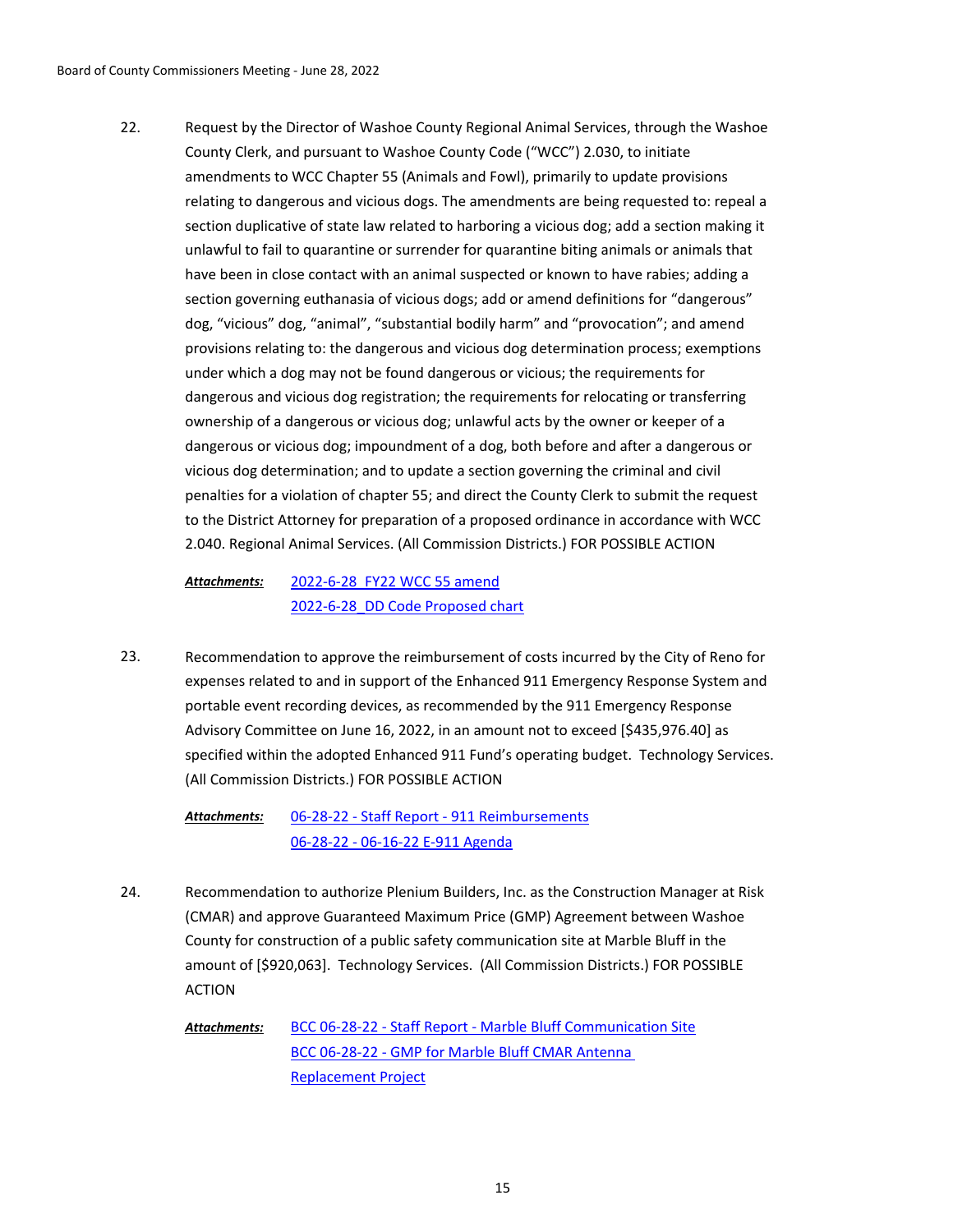# **Public Hearing. (Note: Due to public testimony and discussion, time expended on the item in this category can vary.)**

Public Hearing: Appeal of the Washoe County Planning Commission's denial of Master Plan Amendment Case Number WMPA22-0003 (Chocolate Drive) and Regulatory Zone Amendment Case Number WRZA22-0003 (Chocolate Drive) which sought a Master Plan Amendment to redesignate one parcel totaling 45.51 acres from Suburban Residential (SR) to 40.64 acres of Urban Residential (UR) and 4.87 acres of Open Space (OS); and a Regulatory Zone Amendment to rezone one parcel totaling 45.51 acres from Medium Density Suburban (MDS - 7 du/ac) to 40.64 acres of Medium Density Urban (MDU - 21 du/ac) and 4.87 acres of Open Space (OS). 25.

The property owner is Chocolate Group, LLC. The appellant is Pedcor Investments, LLC. The project is located at 0 Gepford Parkway in Sun Valley. The Assessor's Parcel Number is 502-250-09.

The Board of County Commissioners shall consider the appeal based on the record and any testimony and materials submitted at the public hearing. The Board may affirm or reverse the Planning Commission's decision. Should the Board reverse the Planning Commission's decision, the Board may adopt the proposed amendments.

If adopted, the master plan amendment will take effect after a determination of conformance with the Truckee Meadows Regional Plan by the Truckee Meadows Regional Planning Commission. If approved, the Board must authorize the Chair to sign the resolutions to this effect. Community Services. (Commission District 3.) FOR POSSIBLE ACTION

| <b>Attachments:</b> | BCC 6-28-22 - Staff Report - Appeal                               |
|---------------------|-------------------------------------------------------------------|
|                     | WMPA22-0003 WRZA22-0003 Chocolate Drive                           |
|                     | BCC 6-28-22 - Attachment A - Appeal Application                   |
|                     | BCC 6-28-22 - Attachment B - Planning Commission Signed           |
|                     | <b>Action Order</b>                                               |
|                     | BCC 6-28-22 - Attachment C - Planning Commission Staff Report     |
|                     | BCC 6-28-22 - Attachment D - PC Minutes Dated 4-5-22              |
|                     | <b>BCC 6-28-22 - Attachment E - Video Recording of PC Meeting</b> |
|                     | BCC 6-28-22 - Attachment F - PC Presentation for Staff and        |
|                     | <b>Applicant</b>                                                  |
|                     | BCC 6-28-22 - Attachment G - MPA Resolution                       |
|                     | BCC 6-28-22 - Attachment H - RZA Resolution                       |
|                     | BCC 6-28-22 - Attachment I - Public Comment                       |
|                     | BCC 6-28-22 - Staff Presentation - Chocolate Drive Appeal         |
|                     | BCC 6-28-22 - Appellant Presentation - Chocolated Drive Appeal    |
|                     |                                                                   |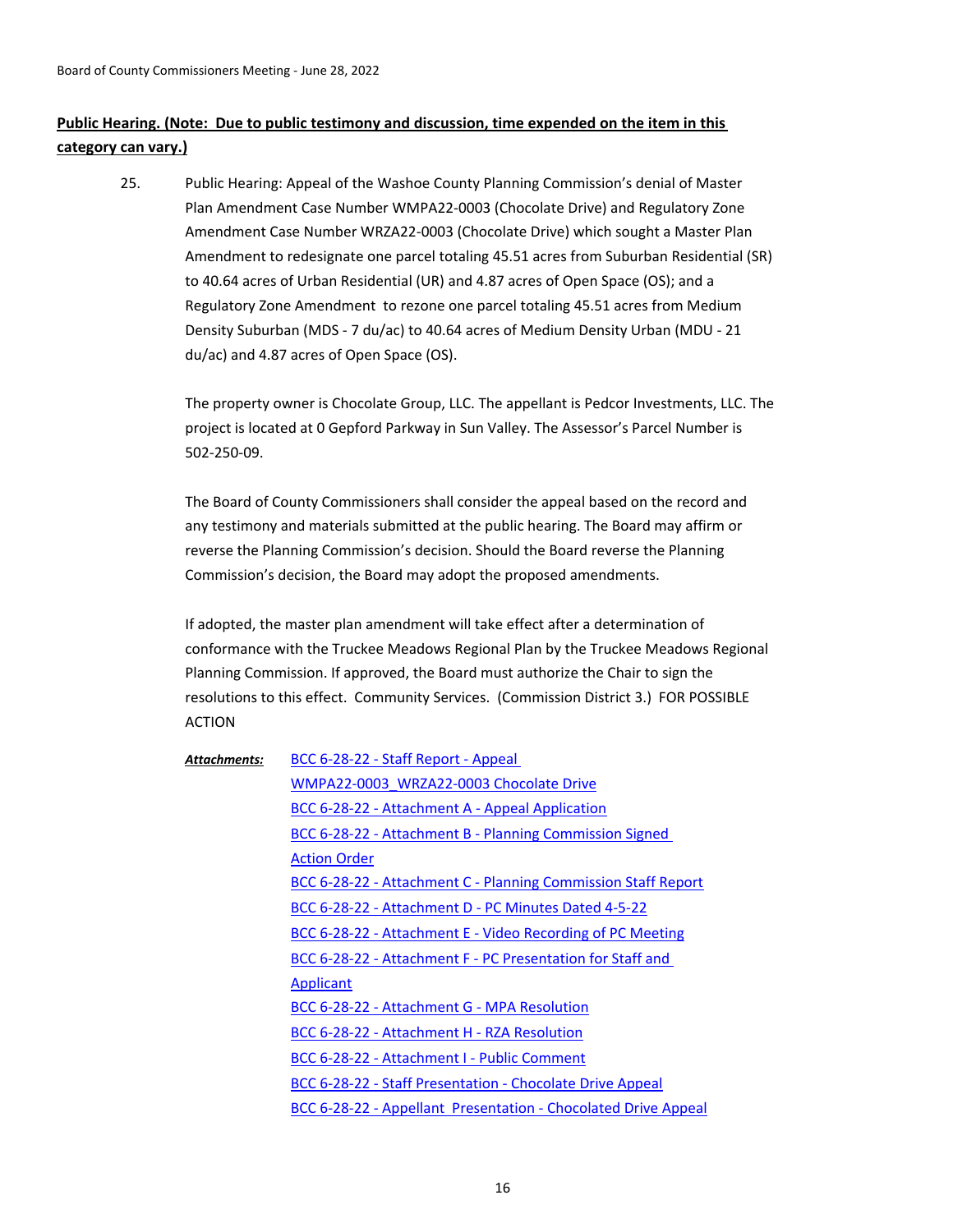# **End Of Scheduled Public Hearings**

- 26. Public Comment. Comment heard under this item will be limited to three minutes per person and may pertain to matters both on and off the Commission agenda. The Commission will also hear public comment during individual action items, with comment limited to three minutes per person. Comments are to be made to the Commission as a whole.
- 27. Commissioners'/County Manager's announcements, reports and updates to include boards and commissions updates, requests for information or topics for future agendas. (No discussion among Commissioners will take place on this item.)

**Adjournment**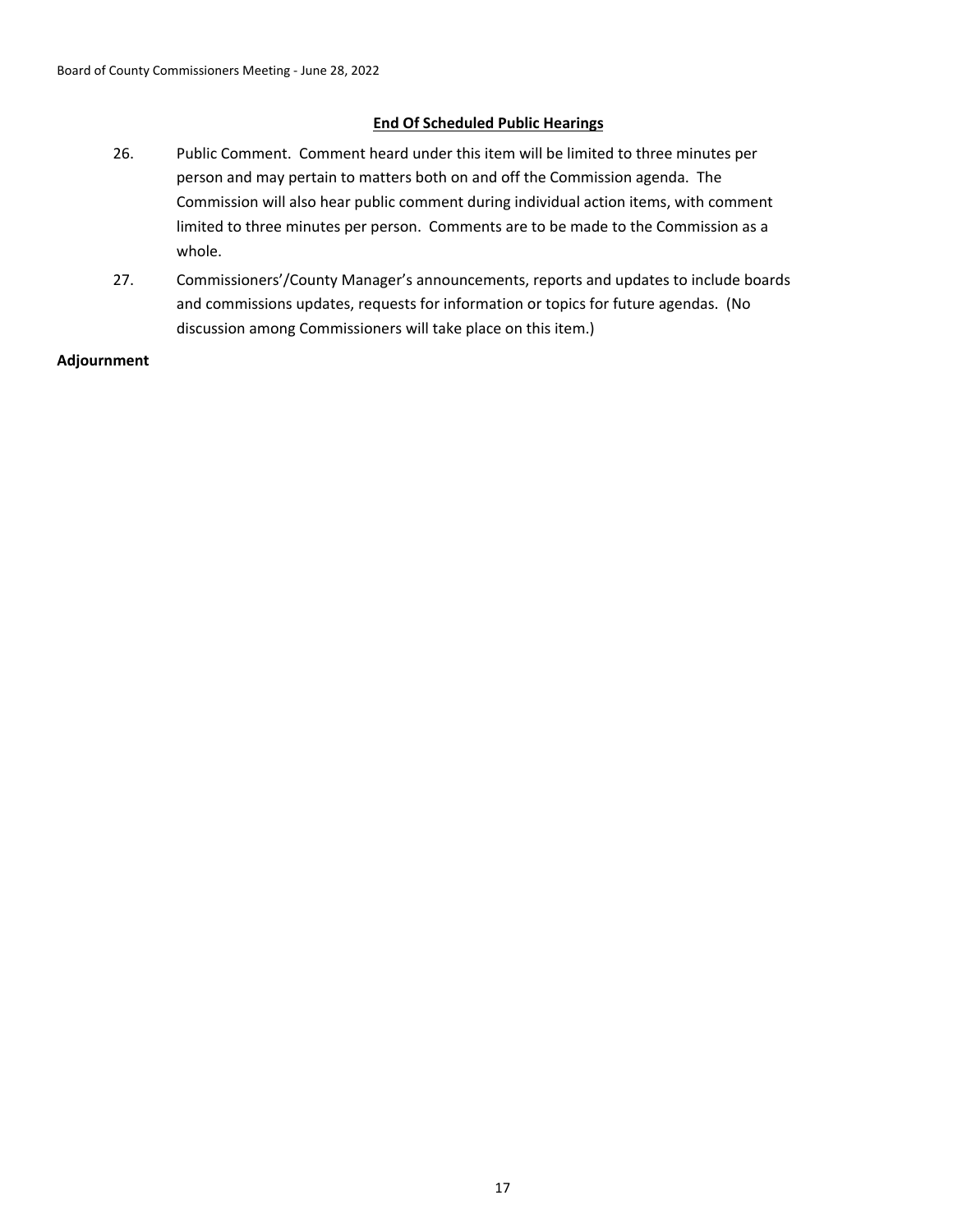Various boards/commissions the Washoe County Commissioners may be a member of or liaison to:

## Chair Hartung

- Community Homelessness Advisory Board (alternate)
- EDAWN (Economic Development Authority of Western Nevada)
- Nevada Association of Counties Board of Directors (NACO)
- Regional Transportation Commission
- Truckee Meadows Regional Planning Agency Governing Board
- Truckee Meadows Water Authority Board
- Truckee River Flood Management Authority
- Washoe County Stadium Authority
- Washoe County Investment Committee
- Western Regional Water Commission

# Vice-Chair Hill

Community Homelessness Advisory Board Downtown Reno Business Improvement District EDAWN (Economic Development Authority of Western Nevada) (alternate) Nevada Tahoe Conservation District Board of Supervisors Regional Transportation Commission (alternate) Tahoe Prosperity Center Board of Directors Tahoe Regional Planning Agency Governing Board Tahoe Transportation District Board of Directors Tahoe Transportation Commission Truckee Meadows Regional Planning Agency Governing Board Truckee Meadows Water Authority Board Truckee River Flood Management Authority Washoe County Internal Audit Committee (alternate) Washoe County Investment Committee Washoe County Legislative Liaison Washoe County Stadium Authority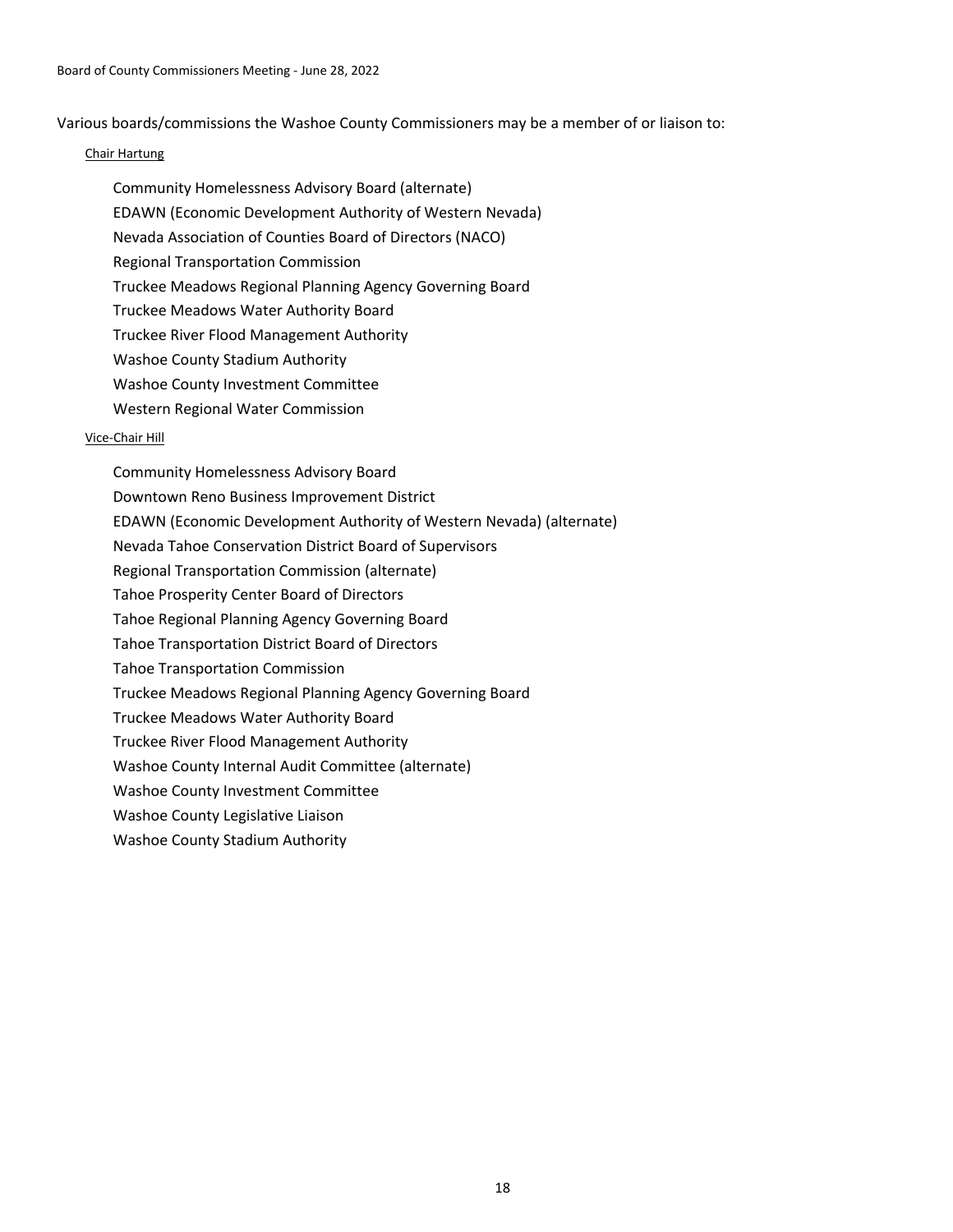### Commissioner Lucey

Community Homelessness Advisory Board Nevada Association of Counties Board of Directors (NACO) Regional Transportation Commission Reno-Sparks Convention & Visitors Authority Tahoe Regional Planning Agency Governing Board (alternate) Tahoe Transportation District Board of Directors (alternate) Tahoe Transportation Commission (alternate) Truckee Meadows Water Authority Board (alternate) Truckee River Flood Management Authority (alternate) Washoe County Criminal Justice Advisory Committee Washoe County District Board of Health Washoe County Legislative Liaison Washoe County School District Capital Funding Protection Committee Washoe County School District Oversight Panel Washoe County Stadium Authority (alternate) Western Nevada Development District (WNDD) (alternate) Western Regional Water Commission

### Commissioner Jung

Washoe County Animal Services Advisory Board Downtown Reno Business Improvement District (alternate) Nevada Tahoe Conservation District Board of Supervisors (alternate) Nevadaworks (alternate) Regional Transportation Commission (alternate) Truckee Meadows Water Authority Board (alternate) Truckee River Flood Management Authority (alternate) Washoe County Open Space and Regional Parks Commission Liaison Washoe County Senior Services Advisory Board Liaison Washoe County Stadium Authority (alternate)